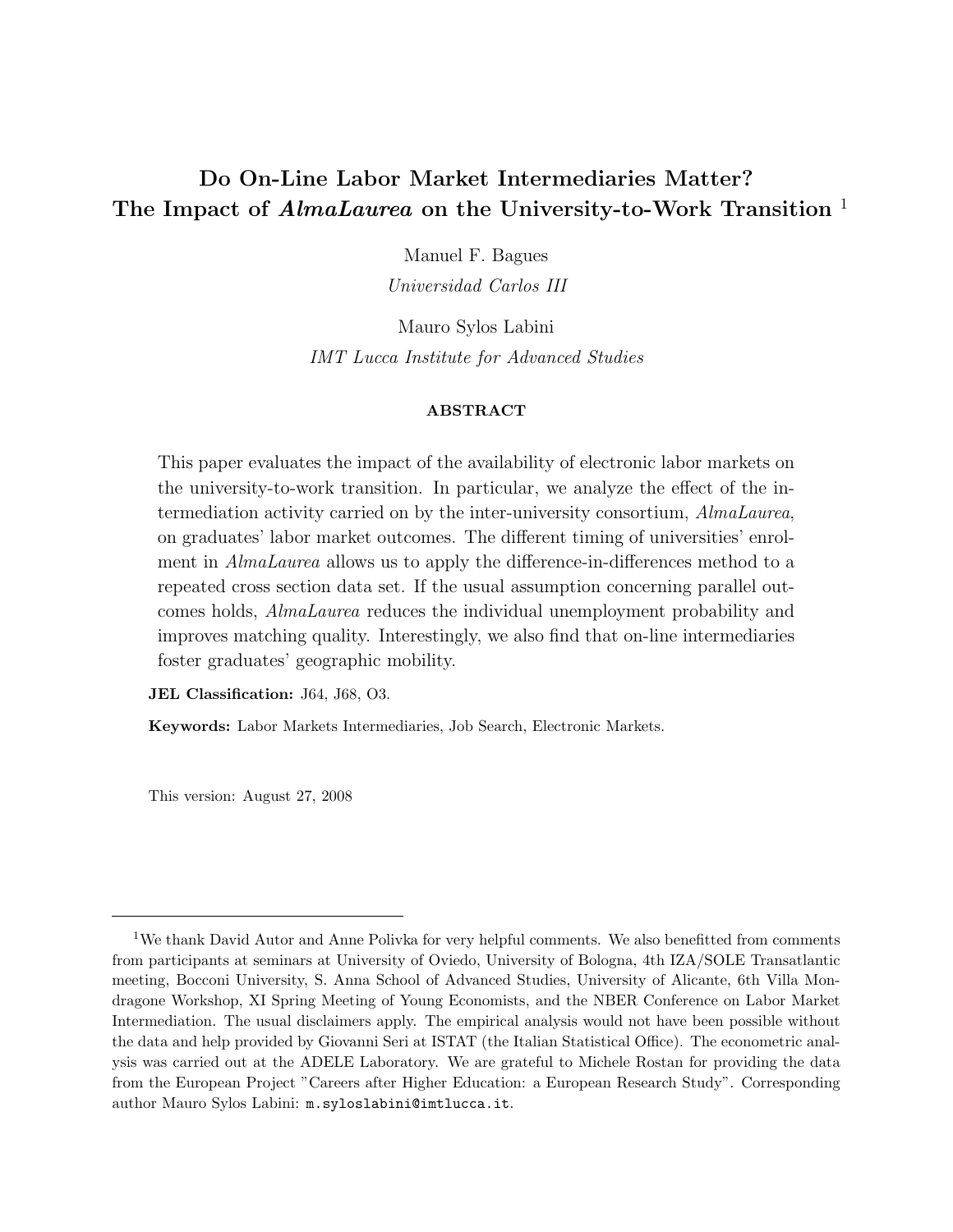#### 1. Introduction

The internet and electronic technologies more generally have a great potential for changing the way employer-employee matches are made (Autor 2001). Since the mid 1990s there has been a well documented increase in the number of internet job boards and corporate web sites devoted to job applications, and in the shares of job seekers and recruiters using on-line resources. For example, according to Taleo Research, the incidence of Fortune 500 companies using their careers web site as a corporate job board increased from 29 percent in 1998 to 92 percent in 2002. Moreover, the importance of on-line technologies may be underestimated since the possible uses of the internet in job search are multifaceted and go well beyond viewing advertisements or posting résumés (Kuhn  $2000$ ).<sup>2</sup>

However, it has been extremely difficult to assess the impact of on-line technologies on labor market outcomes. The internet is believed to increase the amount of information available to recruiters and job seekers and at the same time to improve their ability to screen on-line applications and opportunities. Both aspects are likely to decrease the cost of job search and, therefore, to improve matching productivity (Pissarides 2000).

Nevertheless, it has also been noted that even if searching on-line has private individual benefits, it does not follow that the equilibrium effects on labor market outcomes are socially beneficial (Autor 2001). In a recent empirical investigation, Kuhn and Skuterud (2004) also find that – once individual observable characteristics are controlled for – internet seekers do not have shorter unemployment duration than other searchers and, in some specification, it may even be longer. As the authors acknowledge, these results may be contaminated by selection into internet job search on unobservables that are negatively correlated with employability. However, it is also possible that internet search is counterproductive at the individual level because of the negative signal it might send to employers. Workers may still use the internet, the authors argue, because it is very cheap and they are not aware of this drawback.

Therefore, despite their rapid diffusion, whether on-line electronic technologies are capable of increasing the overall efficiency with which workers and jobs are matched or, conversely, are merely cheaper substitutes for more traditional means (e.g. newspaper ads or face-to-face intermediation), is still an open issue.

This paper evaluates the impact of the availability of electronic labor markets on the university-to-work transition. In particular, we study the effects of a specific electronic

<sup>&</sup>lt;sup>2</sup>In a recent report, the US Congressional Budget Office pointed out that "internet job searching may also have played a role in reducing the natural rate (of unemployment)" (CBO 2002).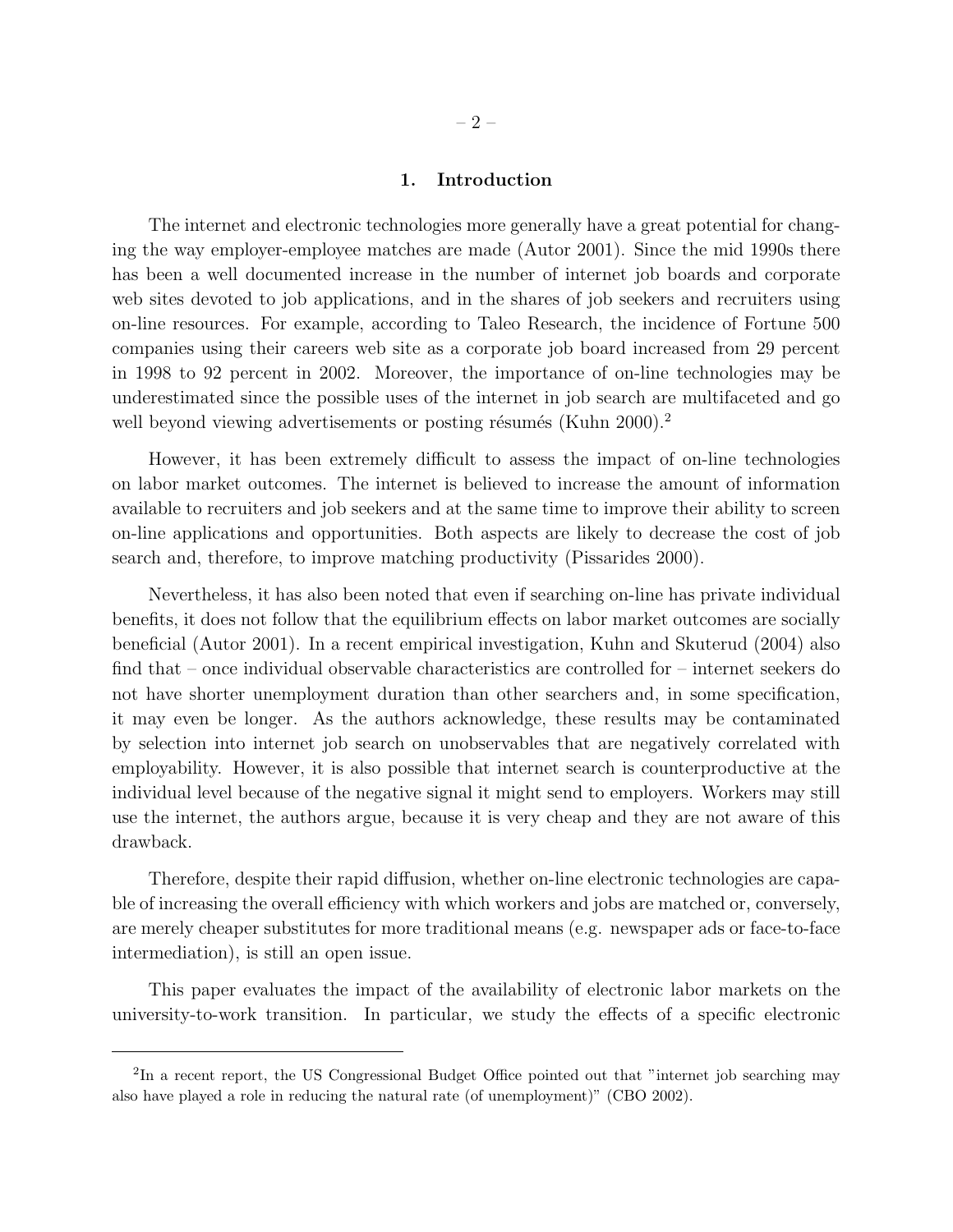intermediary, the inter-university consortium *AlmaLaurea*, on graduates' unemployment, mobility, and matching quality. In a nutshell, *AlmaLaurea* collects and organizes on-line information concerning college graduates' curricula and, conditional on their permission, sells it to firms in electronic format. Hence, similar to other commercial job boards, it makes information about searching candidates available on-line. However, it also contains information on almost the entire universe of graduates from the institutions that it serves.

The present case study provides exceptional evidence on the effect of online labor market intermediaries for two main reasons: first, the impact of AlmaLaurea is observed during a time period when e-recruitment was almost non-existent in Italy. AlmaLaurea was founded in 1994 and, to the best of our knowledge, until 1999 there were no major internet job boards operating in Italy. Second, different timing of universities' enrolment in AlmaLaurea produces counterfactuals that allow us to tackle the problems faced by previous empirical investigations. Although today most Italian universities are members of AlmaLaurea, a smaller subset was in the consortium at the time our data were collected. We identify the average effect of AlmaLaurea on graduates from this initial subset—i.e. the ones that might have used its services—comparing the dynamics of their employment outcomes with those of graduates from universities that were not members. Hence, we aim at estimating the effect of the availability of electronic intermediaries, not the private benefits of using them.

Formally, we measure the effect of *AlmaLaurea* using the difference-in-differences (DID) approach applied to a repeated cross section data set. The data set is built by merging two distinct (but almost identical) surveys run by the Italian Statistical Office (ISTAT) on representative samples of two cohorts of university graduates interviewed three years after graduation. Given that AlmaLaurea intermediation activity only started in a subset of universities in the period between the graduation of the two cohorts, we split the sample in two distinct groups; graduates that completed their degree in a university that joined AlmaLaurea in 1996 and 1997 (the treatment group) and those that graduated from universities not members of *AlmaLaurea* during that period (the control group). The subtleties of envisaging participation of academic institutions in AlmaLaurea as a quasi-natural experiment are discussed in more depth below. Here, it suffices to say that, first, individual decisions concerning college enrolment were made before AlmaLaurea came into being; second, graduates and universities in the two groups are not statistically different in terms of observable characteristics; third, according to personal conversations with the consortium's director, initially membership in *AlmaLaurea* was fairly accidental and mostly based on informal relationships among a few faculties.

AlmaLaurea, as we discuss more thoroughly below, has a number of features that make it likely to be effective: first, it collects official information, which is partially disclose to firms,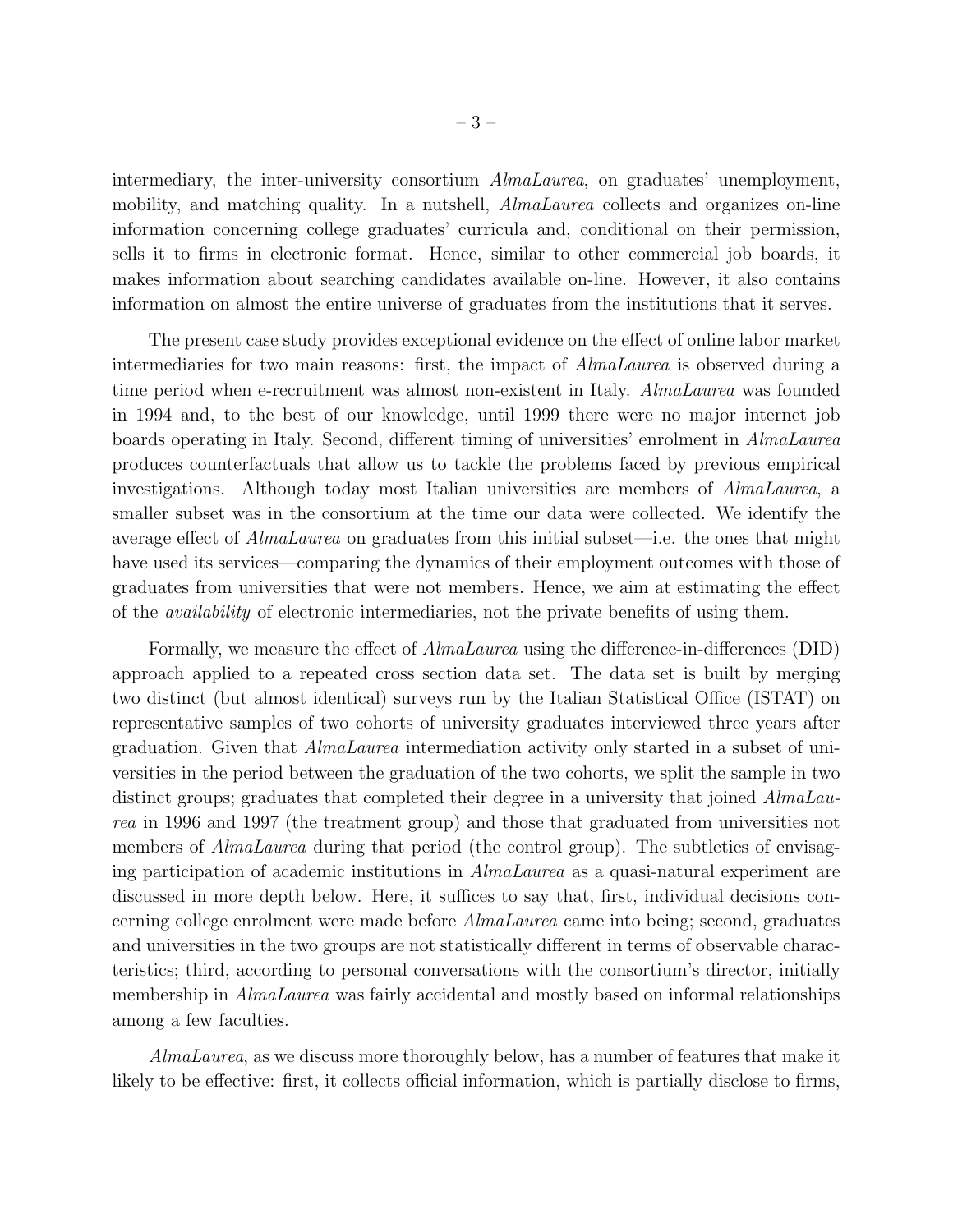concerning also those individuals who decide not to post their résumés on-line. Second, it achieves very high enrolment rates from graduates. We conjecture that these features are likely to reduce adverse selection.

According to our most conservative estimate, AlmaLaurea decreases the probability of unemployment by about 1.6 percentage points and has a positive effect on wages, and two self-reported measures of job satisfaction. We also find that it fosters graduates' geographical mobility.

To check the robustness of the above findings, we test for pre-treatment parallel outcomes and find that graduates from the two groups of universities had similar employment dynamics prior to AlmaLaurea's operation. Our results might also be affected by the adverse consequence of AlmaLaurea for graduates from universities not members of the consortium. To control for this possibility, we build alternative treatment and control groups based on geographical proximity. We find no evidence of such a negative effect.

Our work is related to the growing number of studies that investigate the effect of the internet and electronic technologies on the labor market (Autor 2001; Freeman 2002). Kuhn and Skuterud (2004) study the impact of Internet job search on the probability of the unemployed finding a job. According to their analysis, there are no discernible differences between transition to employment of on-line and traditional searchers. They conclude that either on-line search is ineffective or that Internet job searchers are negatively selected. In a recent paper — methodologically similar to ours — Kroft and Pope (2008) exploit the uneven geographical expansion of the website Craigslist to assess the impact of on-line search on labor and housing markets efficiency. Although, consistently with Kuhn and Skuterud (2004), they find that on-line search had no effect on the unemployment rate, they did find that it lowered more traditional classified job advertisements in newspapers. Stevenson (2007) investigates the importance of on-line technologies on employed on-line job search and finds that in the United States state-level rise in Internet penetration is associated with state-level rise in employer-to-employer worker flows. In this paper, we focus on the impact of online search on a specific segment of the labor market, i.e. transition of university to work.

Our study is also useful for policy evaluation and formulation: the consortium AlmaLaurea is co-financed by the Italian Ministry of Education, therefore clear evidence on its effectiveness is useful for evaluating how public money is spent.<sup>3</sup> Moreover, should  $Al-$ 

<sup>&</sup>lt;sup>3</sup>Given that we do not know the magnitude of public funding invested, we are not able to measure whether AlmaLaurea is a worthwhile social investment; we can only measure whether students from AlmaLaurea member universities have benefited from it.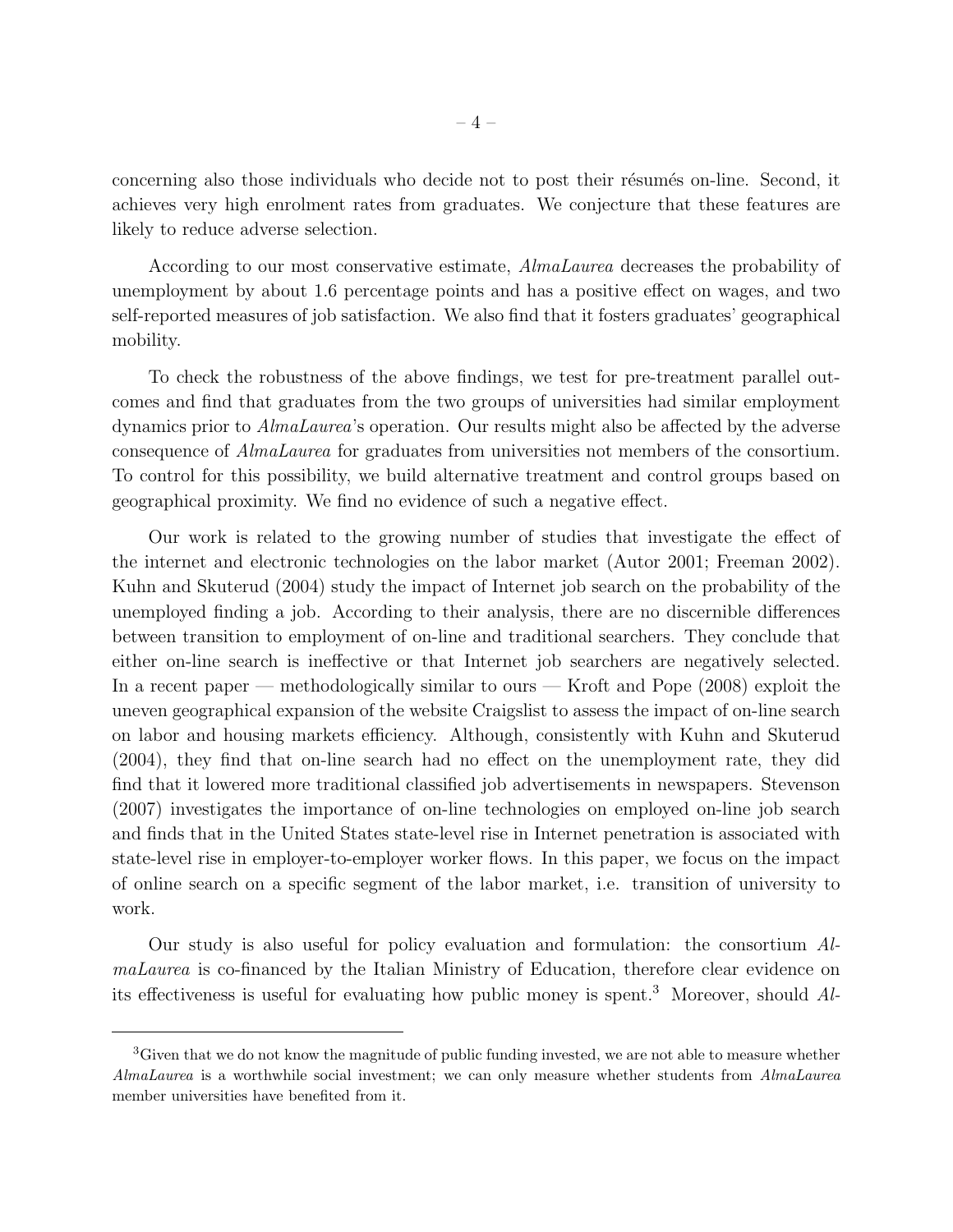maLaurea prove to be an effective institutional arrangement, other European countries might learn from its example, improving public policy aimed at facilitating the university-to-work transition.

The rest of the paper is organized as follows. Section 2 presents an overview of the university-to-work transition in Italy, provides an in depth description of the AlmaLaurea consortium, and briefly discusses the economics of on-line labor market intermediaries. Section 3 outlines the identification assumptions needed to make our empirical strategy valid. Section 4 describes of the data used in the analysis. Section 5 presents the main results. Sections 6 and 7 justify the validity of the results of our empirical approach, and Section 8 concludes.

#### 2. Background

## 2.1. University-to-work transition in Italy

Labor market functioning is deeply affected by different kinds of information imperfections and asymmetries. The education-to-work transition is particularly exposed to these imperfections: first-time job seekers typically lack work experience and this negatively affects both their outlooks concerning employment opportunities and job characteristics, and employers' screening options.

In most countries unemployment rates are lower for university graduates than for the rest of labor force and highly educated people experience a smoother entry into working life (OECD 2007). As Table 1 shows, however, international comparisons depict the universityto-work transition in Italy as one of the most problematic cases among industrialized countries.<sup>4</sup> There are three main possible explanation for this. First, there are frictions on the supply side: it might be that education provided by Italian universities is of such a poor standard that graduates are obliged to undertake further training, either formal or informal, before getting into work. Second, the slow transition rates may be due to labor *demand* characteristics: the Italian industrial structure, compared to that of other developed countries, is biased in favor of small firms and low tech industries that typically do not employ highly qualified workers. Third, there may be inefficiencies in the matching mechanisms caused by information imperfections and, possibly, by lack of intermediaries.

AlmaLaurea potentially improves labor market functioning for two reasons. First, it

<sup>4</sup>See also the data in Mannheim Centre for European Social Research (2002).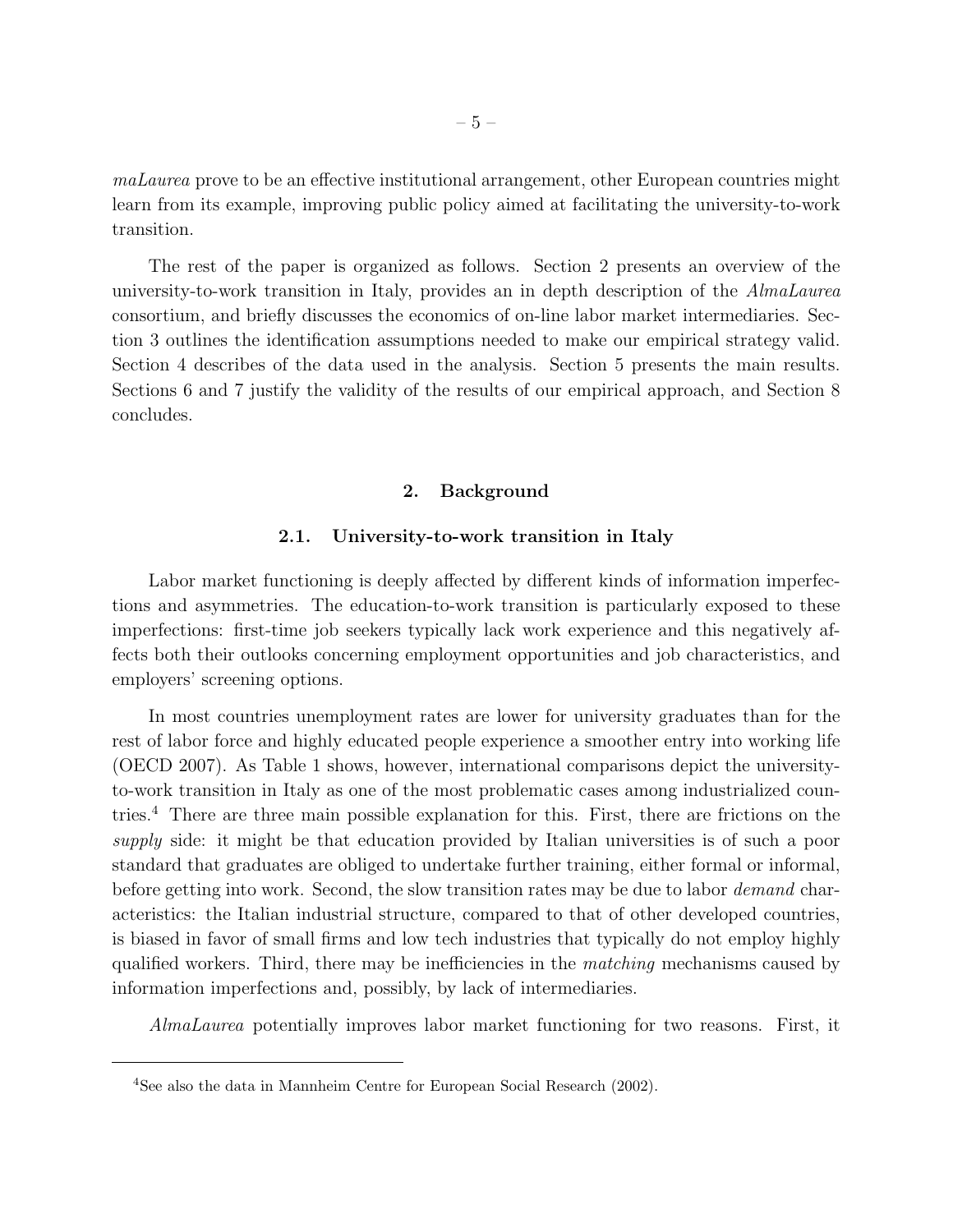| Age Class                    |               |
|------------------------------|---------------|
|                              |               |
| 30-34                        | 35-39         |
| 87.7                         | 91.2          |
| 86.7                         | 87.9          |
| 85.0                         | 87.5          |
| 85.5                         | 87.9          |
| 81.9                         | 89.4          |
| 85.9                         | 86.7          |
| 88.2                         | 88.3          |
| 98.1                         | 90.1          |
| 84.4<br>72.2<br>76.3<br>76.6 | 25-29<br>58.0 |

Table 1: Employment rates of university graduates by age class - 2004

Source: Eurostat.

reduces search costs for both firms and workers by making accurate qualification, grade and study data readily available. Second, it may mitigate adverse selection by making it possible to compare searching students with others in their cohorts.

Universities are often active actors in labor market intermediation. For instance, most academic institutions set up and manage placement offices and, in some cases, their faculties establish informal ties with firms.<sup>5</sup> However, when universities receive financial resources on a relatively egalitarian basis and their graduates' labor market performance does not affect their financial endowments, they may have little incentive to concern themselves with students' placement. In Italy before AlmaLaurea was established public universities were involved in minimal formal intermediation activity.<sup>6</sup> Table 2 refers to 1995 graduates and for a selected sample of European countries displays the share of graduates who used the services of their institutions' placement office (first column) and the share of graduates who got their first job through this channel (second column). It can be seen that Italy ranks low, higher only than Germany, in both respects.<sup>7</sup>

<sup>5</sup>See Rebick (2000) for an insightful account of the Japanese case.

<sup>&</sup>lt;sup>6</sup>There is anecdotal evidence that several departments on an informal basis provided unorganized paper based information on their graduates to recruiting companies.

<sup>7</sup>Percentages are calculated using the data set built by a European Community funded project under the Targeted Socio-Economic Research (TSER) "Careers after Higher Education: a European Research Study". See http://www.uni-kassel.de/wz1/tseregs.htm for details.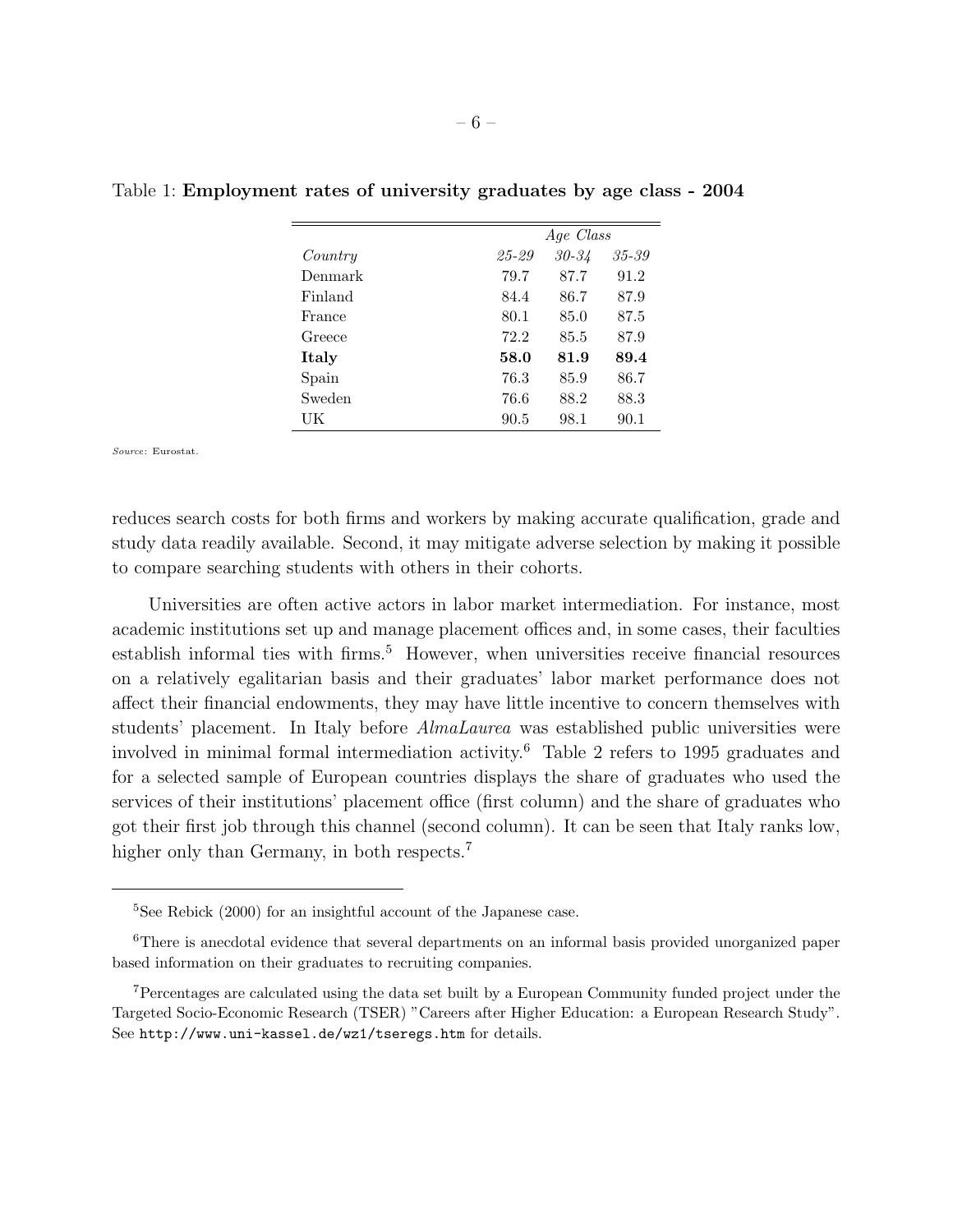| Country        |      | Utilization rates $(\%)$ Used to get the first job $(\%)$ |
|----------------|------|-----------------------------------------------------------|
| Italy          | 10.3 | 1.42                                                      |
| Spain          | 39.3 | 3.96                                                      |
| France         | 18.1 | 3.21                                                      |
| United Kingdom | 37.6 | 6.61                                                      |
| Germany        | 6.6  | 0.54                                                      |

Table 2: University graduates using university placement offices

Notes: The relevant questions (asked in 1998 to graduates who obtained their degree between autumn 1994 and summer 1995) were: (i) "How did you search for your first job after graduation?"; (ii) "Which method was most important for getting your first job after graduation?". Multiple options follow, among which "I enlisted the help of a careers/placement office in my higher education institution". The ratios displayed are computed respectively over graduates who have sought a job and over those graduates that have been employed at least once. Source: Authors' calculation based on the data set produced by the Project funded by the European Community under the Targeted Socio-Economic Research (TSER) "Careers after Higher Education: a European Research Study". Details on the project and downloadable material can be found at http://www.uni-kassel.de/wz1/tseregs.htm.

2.2. AlmaLaurea

AlmaLaurea was founded in 1994 and began on-line intermediation in 1995 at a time when, to the best of our knowledge, there were no other internet job boards in Italy. Monster and InfoJob, according to Nielsen/NetRatings the current most popular e-recruitment sites, started in 2001 and 2004 respectively.<sup>8</sup>

Initially run by the Statistical Observatory of the University of Bologna, AlmaLaurea currently managed by a consortium of 50 private and public universities with the support of the Italian Ministry of Education. Member universities pay a one-time association fee (ranging from 2582 to 5165 euros according to the size of the university) and an annual subscription fee for the collection and the insertion of new data in the *AlmaLaurea* database (4.96 euros for each student in the data base).

AlmaLaurea's institutional objectives are twofold. First, it provides member academic institutions with reliable information on their graduates. Second, it aims at facilitating graduates' labor market transition.

In terms of the first objective, AlmaLaurea manages a database that collects information on graduates drawing it from three distinct sources. First, academic institutions provide official data on grades, course durations, and degrees received for their alumni. Second, undergraduates provide several pieces of information including military service obligations,

<sup>8</sup> It ultimately proved impossible to establish with any precision the timing of the first Italian internet job-board. Nevertheless, according to personal communications with industry experts in the field the first was JobPilot, which was founded in 1999 and was acquired by Monster in 2005.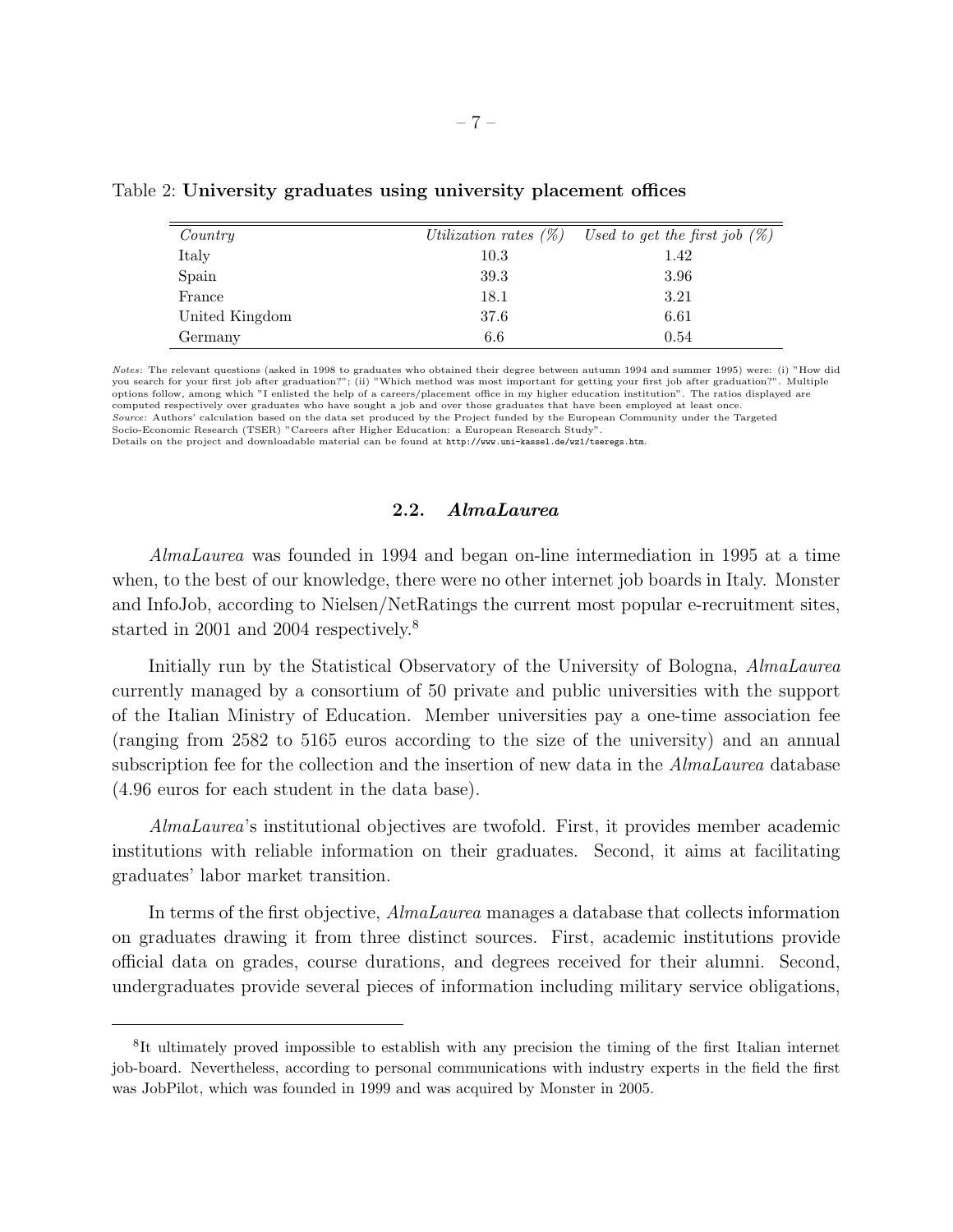## Table 3: Evolution of AlmaLaurea

|                                    | 1998  | 1999   | 2000   | 2001   | 2002   | 2003   | 2004   | 2005                     | 2006                     | 2007                     |
|------------------------------------|-------|--------|--------|--------|--------|--------|--------|--------------------------|--------------------------|--------------------------|
| Number of universities             | 15    | 20     | 22     | 25     | 25     | 27     | 37     | 39                       | 44                       | 50                       |
| Share of graduates                 | .24   | .31    | .34    | .39    | .39    | .37    | .43    | .51                      | .57                      | .67                      |
| Number of CV in AlmaLaurea         | 62745 | 105409 | 153843 | 213976 | 286345 | 367497 | 477282 | 624960                   | 792575                   | 900000                   |
| Number of CV sold                  | 3973  | 15999  | 115603 | 194635 | 164209 | 271364 | 389625 | -                        | $\overline{\phantom{0}}$ | $\overline{\phantom{0}}$ |
| CV sold in the same region (share) | .55   | .72    | .50    | .37    | .35    | .30    | .30    | $\overline{\phantom{a}}$ | $\sim$                   | $\sim$                   |
|                                    |       |        |        |        |        |        |        |                          |                          |                          |

Source: Authors' calculation based on data provided by AlmaLaurea. "Share of graduates" refers to the share of graduates in AlmaLaurea universities with respect to the entire population of graduates in Italian universities. Data on CV sold for 2005, 2006, and 2007 are not available. Data for 2007 are estimates calculated in June 2007.

periods of study abroad, work experience, and a self-evaluation concerning foreign languages and computer skills. Finally, graduates have the option to upload and update their curricula on-line for up to three years after graduation.<sup>9</sup> In accordance with Italian privacy law, only a subset of the information in the database can be disclosed to third parties.<sup>10</sup>

With respect to the second objective, *AlmaLaurea* manages a service that gives firm electronic access to graduates' CVs. The CV is an electronic file containing biographical information, age at graduation, university and high school grades, information on internships, experience abroad, postgraduate education, languages and computer skills, work experience, and work preferences (i.e. type of occupation desired, location, and contract preferred). Graduates may include additional information and a cover letter.<sup>11</sup>

The service is free for graduates. Firms and other institutions can browse individual curricula and observe populational aggregate information for free, are required to pay if they want to contact a particular graduate. The price ranges between 0.5 and 10 euros per CV, depending on the type of subscription and the number of curricula acquired.<sup>12</sup>

Table 3 provides an overview of AlmaLaurea's history and performance. It displays the number of universities enroled, the share of graduates from  $Almalaurea$  universities, the numbers of résumés available to firms, and sold by the consortium.

<sup>9</sup>Recently, the option was extended to 5 years.

 $10$ More information can be found on-line at  $http://www.almalaurea.it/eng/index.shtml$ 

<sup>11</sup>A sample CV (in Italian) is available at: http://www.almalaurea.it/info/aiuto/aziende/esempio cv.shtml.

 $12$ Firms can choose between self service or subscription. The so-called self-service involves payment of 50 euros, after which any number of CV can be acquired at the cost of 10 Euros per CV. Subscription allows a firm to prepay for a whole package of downloadable CVs, over a period of one year. The range is between 200 CVs for around 500 euros up to 5000 CVs for 2600 euros. More detailed information is available (in Italian) at http://www.almalaurea.it/info/condizioni/buono ordine abbonamenti.pdf.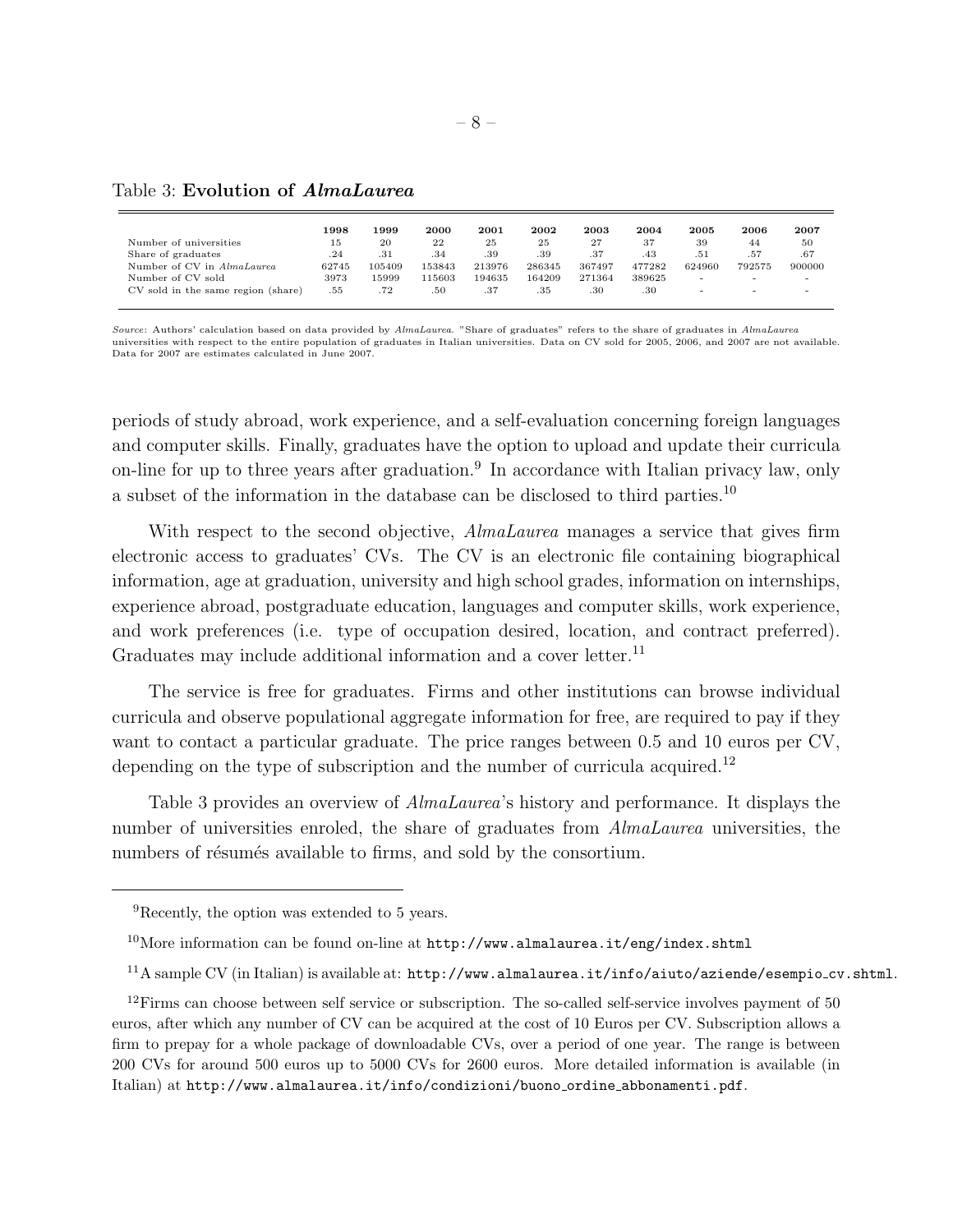#### 2.3. AlmaLaurea and the economics of electronic labor markets

The AlmaLaurea recruitment service turns out to be an insightful example concerning how on-line communication technologies — coupled with more traditional forms of intermediation — might ameliorate the way in which employers and employees match in the labor market. On-line labor market intermediaries are expected to decrease the search costs for both employers and employees. Standard search theory predicts that, everything being equal, this should lead to better matches. Conversely, the effects on unemployment duration are ambiguous. In fact, although Burdett and Ondrich (1985) suggest that it is unlikely, on-line technologies might induce both job seekers and employers to be more choosy and to increase their reservation wages and screening standards (Pissarides 2000). Finally, on-line labor market intermediaries are expected to weaken the constraints posed by geographical distance (Autor 2001). Consistently, in the AlmaLaurea case most graduates' curricula are bought by firms located in regions other than the one where the individual graduated (see Table 3).

On the other hand, a likely consequence of lower costs in distinct job search channels is that job seekers, *ceteris paribus*, will apply for more jobs. And when employers perceive such excess application to be a problem, adverse selection is likely to undermine the effectiveness of cheap search methods (Autor 2001).

With the exception of time required to update personal information, *AlmaLaurea* is completely free for students and therefore is potentially exposed to the adverse selection problem referred to above: employers might expect that individuals who upload and update their résumés on-line are somehow negatively selected. However, AlmaLaurea's organizational features are likely to make its intermediation activity less exposed to the above risk for two reasons.

First, as explained above, some pieces of the information contained in AlmaLaurea data set concern the entire graduates population and are provided directly by academic institutions. This information is organized by AlmaLaurea and made freely available on-line at its website.<sup>13</sup> For every member university and degree, the website provides information on average grades, share of students that completed their degree on time, and the share of individuals that studied abroad within a EU subsidized program. Therefore, employers who purchase a CV should be able to identify differences between the selected job seeker and the entire graduate population which considerably reduces the adverse selection problem.

Second, academic institutions that joined *AlmaLaurea* are able to enroll the vast ma-

<sup>13</sup>See (in Italian) http://www.almalaurea.it/cgi-php/aziende/profilo/profilo.php.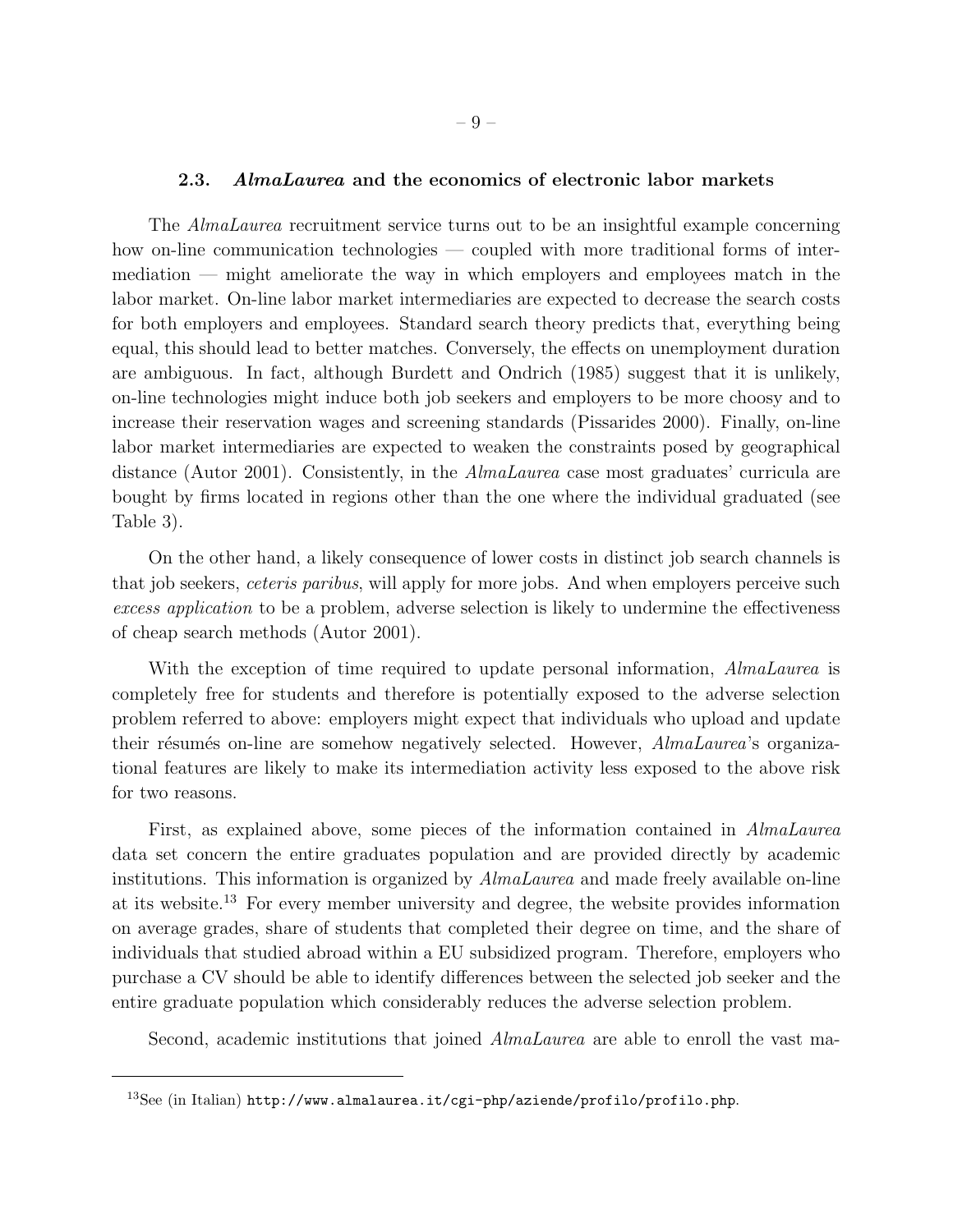jority of their graduates. For instance, more than 92% of 1998 graduates updated their CVs on-line at least once. High participation rates have been very effective in building a good reputation for the serve, and make adverse selection unlikely. To sum up, we expect that AlmaLaurea's particular organizational features protect it from the disadvantages of on-line labor markets.

#### 3. The empirical strategy

The basic goal of this paper is to evaluate the impact of a treatment, i.e. the availability of on-line labor market intermediaries, on an array of labor market outcomes, i.e. the probability of being unemployed, mobility, and matching quality. This section formalizes and explicitly discusses our empirical approach and outlines the strategies employed to assess its validity.

One of the most serious empirical problems that arises in assessing the impact of on-line intermediaries is that job seekers and firms typically self select in the adoption of on-line technologies. It is therefore difficult to identify to what extent the correlation between their use and labor market outcomes stems from the technology itself and to what extent it stems from some important and difficult to measure individual characteristics.

In this paper we can rely on a transparent exogenous source of variation, i.e. the timing of universities' enrolment in AlmaLaurea. This heterogeneity allows to apply the DID method to a repeated cross-section data set. This helps to overcome the above mentioned problem.

The simple DID framework can be described as follows. The causal effect of a treatment on an outcome is defined as the difference between two potential outcomes (Rubin 1974; Heckman 1990). Of course, it is impossible to observe such an effect for a given individual. However, it is possible to identify an average effect if the population of interest is observed in at least two distinct time periods, if only a fraction of the population is exposed to treatment, and if we assume parallel paths over time for treated and controls. The main intuition is that, under this design, an untreated group of the population is used to identify time variation in the outcome that is not due to treatment exposure.

More formally, each individual i belongs to one group,  $G_i \in \{0,1\}$ , where for convenience group 1 is the treatment group and 0 the control one. Moreover, individual  $i$  is observed only in time period  $T_i \in \{0,1\}$ . Let  $I_i = G_i \cdot T_i$  denote an indicator for the *actual* subministration of treatment.<sup>14</sup>  $Y_i^N(t)$  and  $Y_i^I(t)$  represent two *potential* outcomes: respectively,

<sup>&</sup>lt;sup>14</sup>Note that in our simple setting  $I_i$  assumes the value 1 only for the treatment group  $(G_i = 1)$  in the post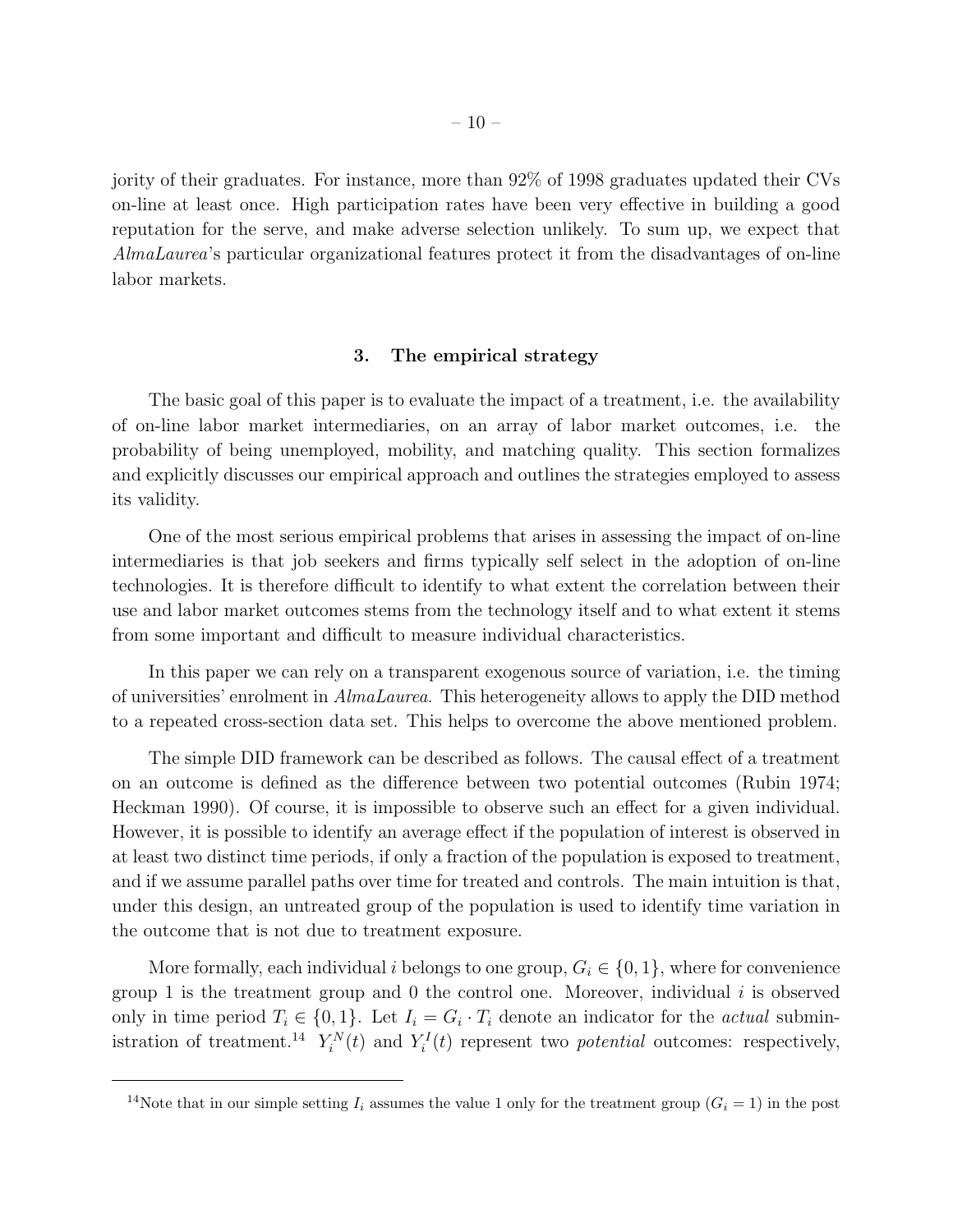that achieved by i at time t if not treated and that achieved if treated before  $t$ .

The fundamental problem in identifying the treatment effect on individual  $i$ , defined as  $Y_i^I(t) - Y_i^N(t)$ , is that for any particular individual, it is not possible to observe both potential outcomes. What we do observe is the realized outcome, which can be written as  $Y_i(t) = Y_i^I(t) \cdot I_i + Y_i^N(t) \cdot (1 - I_i).$ 

If it is assumed that

$$
E[Y_i^N(1) - Y_i^N(0)|G_i = 1] = E[Y_i^N(1) - Y^N(0)|G_i = 0],
$$
\n(1)

then, it easily follows that

$$
E[Y_i^I(1) - Y_i^N(1)|G_i = 1] = E[Y_i(1)|G_i = 1] - E[Y_i(0)|G_i = 1] - \{E[Y_i(1)|G_i = 0] - E[Y_i(0)|G_i = 0]\}.
$$
\n(2)

In other words, if the average outcomes for the treatment and control groups had parallel paths over time in the absence of treatment, then the so-called average treatment effect on the treated (ATT) can be expressed as something whose sample counterpart is observable, i.e. as the average variation of the treatment group purged by the average variation of the control group.

Hence in the present study, it is assumed that in absence of *AlmaLaurea* the average occupational outcomes of graduates from early joining universities (hereafter AlmaLaurea universities) would have followed the same dynamics as those of graduates from universities that either joined later or did not join (hereafter non-AlmaLaurea universities). Thus the average effect of AlmaLaurea is simply obtained by subtracting the dynamics of the graduates of the control group from the dynamics of those in the treatment group.

The above estimator is easily obtained as

$$
Y_i = \mu + \gamma \cdot G_i + \delta \cdot T_i + \alpha \cdot (G_i \cdot T_i) + u_i \quad , \tag{3}
$$

where  $\alpha$  is the ATT and the assumption stated in equation 1 is equivalent to mean independence.

The validity of our approach faces a number of threats. As far as the so-called internal validity is concerned, i.e. the causal effect within the context of the study, there are two main problems.<sup>15</sup> First, the compositional effect: the use of repeated cross-sections is only valid

treatment period  $(T_i = 1)$ .

<sup>&</sup>lt;sup>15</sup>See Meyer (1995) for a comprehensive discussion of internal validity in this framework.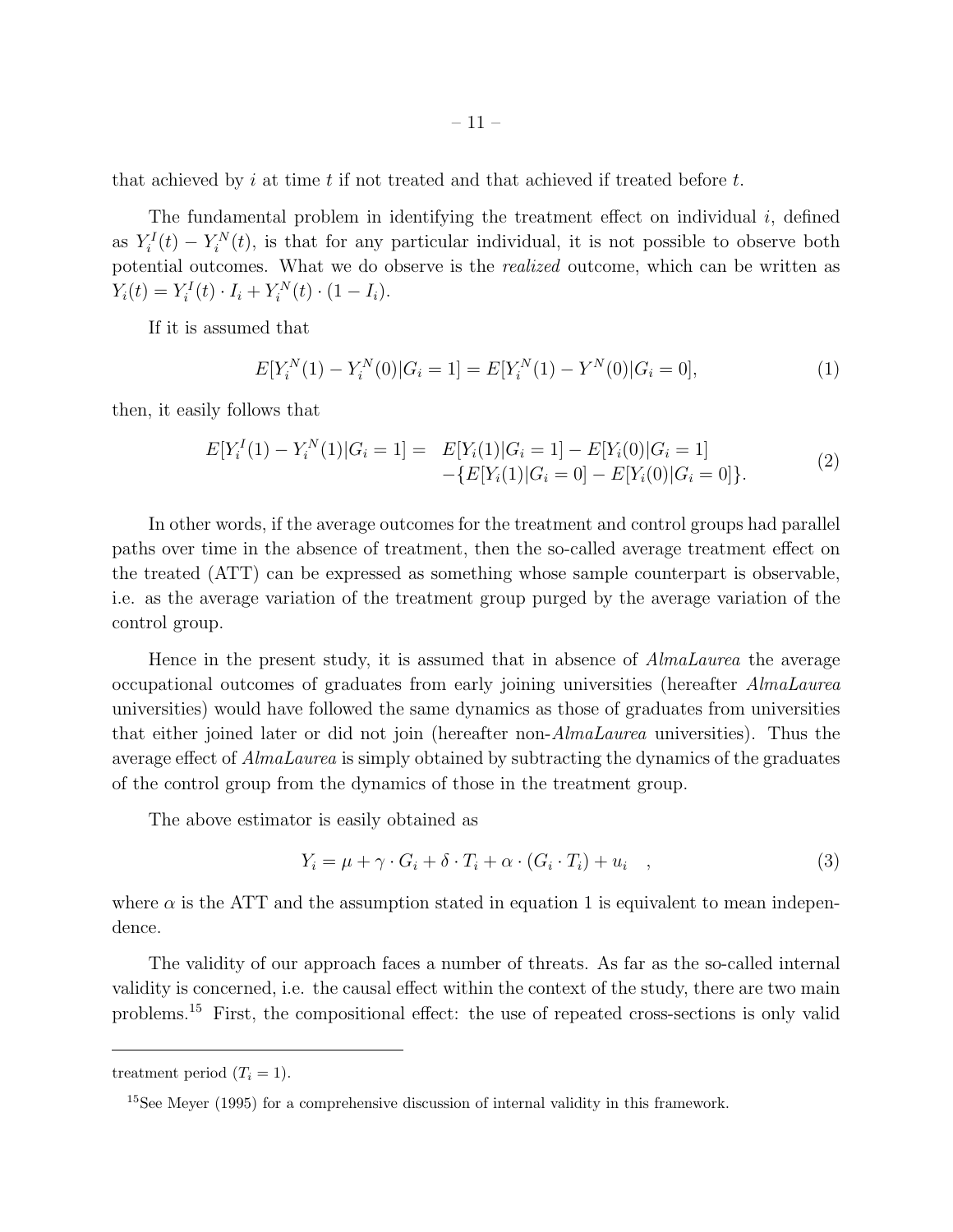when the composition of the target population does not change between the two periods, i.e.  $u_i \perp T_i \mid G_i$ . Given that individual decisions concerning college enrolment were taken before the existence of AlmaLaurea, we can presume that, in our case, this problem is not very severe. Nevertheless, following standard practice, we shall test whether the means of relevant characteristics of the population within each group did change unevenly between the pre-treatment and the post-treatment periods.

Second, the assumption of parallel dynamics in the absence of treatment between the two groups (equation 1) turns out to be strong. It is, in fact, possible that the two groups have different trends for reasons other than treatment. However, if non-parallel dynamics are due to observables, we can overcome the problem by including covariates. This analysis, as we discuss in detail in Section 4, relies on a large array of individual and university covariates. Nevertheless, if the dynamics of the outcome variables of the two groups are affected by unobservables, identification breaks down.<sup>16</sup> In Section 6, we try to overcome this important problem using data for an additional pre-treatment period in order to test for non-parallel paths between the treatment and control groups before treatment.

Another issue concerns the unit of analysis of our ATT. It could be that *AlmaLaurea* might not be an appropriate individual level treatment since member institutions are enrolled at once, and there are possibly important interactions among each university's students. If, for instance, the impact of AlmaLaurea on a given student depends on the characteristics of students in her cohort, we are measuring the effect on university rather than the individual graduate employment performance. Although in the present study we model AlmaLaurea as an individual level treatment, in future research we aim to investigate the possibility of within university spillovers.

Similarly, to be valid, the DID approach assumes no interactions among the agents in the treatment and control groups. If, for example, AlmaLaurea graduates improved occupational outcomes harm non-AlmaLaurea graduates, our estimates have very different implications, especially in terms of informing policy. In Section 7, we try to assess this problem identifying additional control and treatment groups which include only graduates from those universities that are located in the same geographical region.

Finally, in order to generalize the results to different individuals and contexts, external validity is important. It is possible that AlmaLaurea would not have had an effect for graduates from those universities that chose not to join. This would also explain why they did not join. However, we do not think this is a major problem since, as mentioned in the intro-

<sup>&</sup>lt;sup>16</sup>Given that decisions to enrol in  $AlmaLaurea$  are made by universities, we are mostly concerned with university unobservables.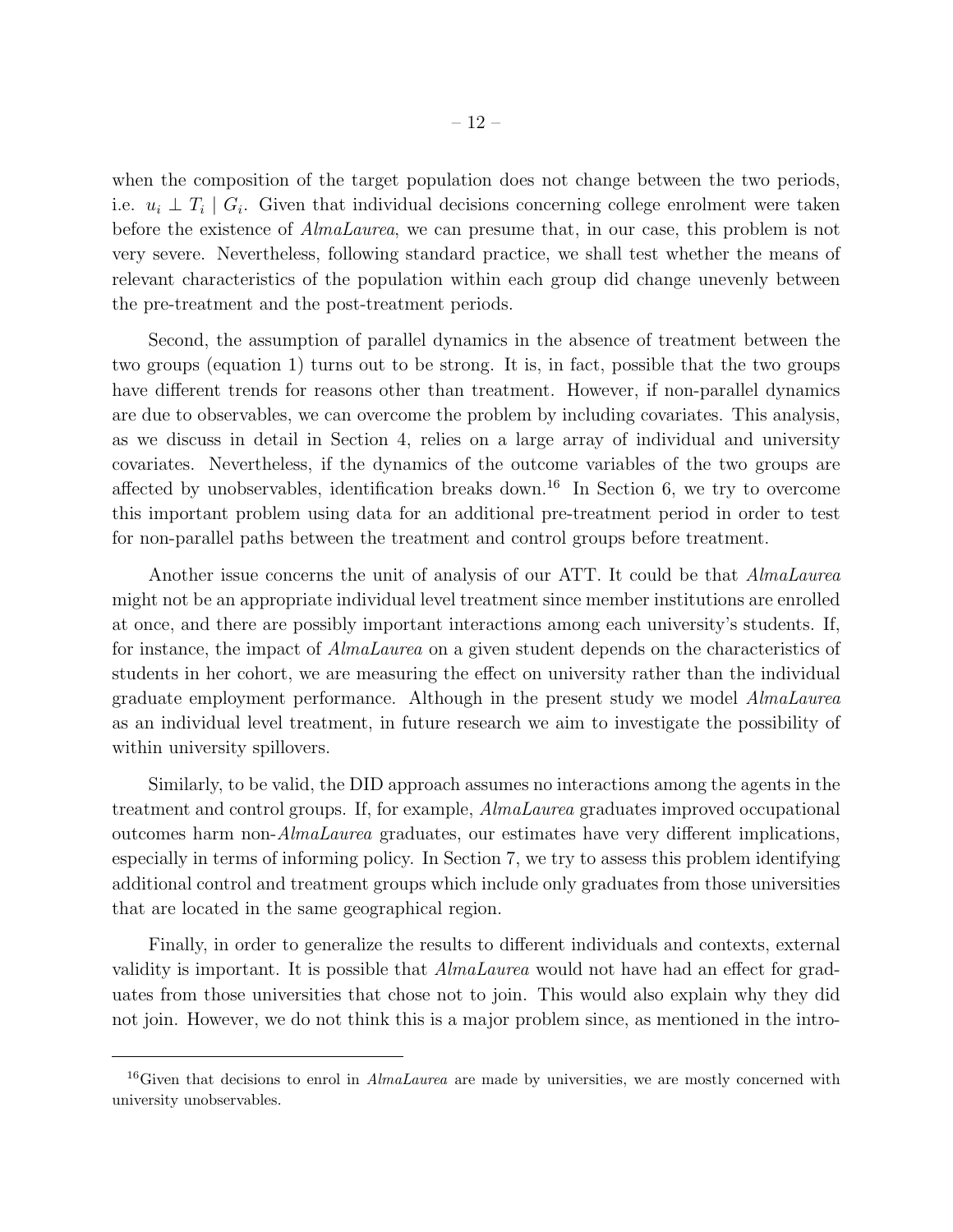| 1994        | University of Bologna starts collecting electronic data concerning its graduates    |
|-------------|-------------------------------------------------------------------------------------|
| 1995        | University of Bologna starts selling data                                           |
| 1996        | University of Modena-Reggio Emilia, Ferrara, Parma, and Florence start selling data |
| 1997        | University of Catania, Trieste, Udine, Messina, Chieti, Trento, Molise,             |
|             | and Venice School of Architecture start selling data                                |
| August 1998 | University of Turin and Eastern Piedmont start selling data                         |

Table 4: Universities enrolled in AlmaLaurea

Note: The Venice School of Architecture started selling data on January 1. For consistency it is included in 1997 group. The Universities of Siena and Lecce joined in 1997, but did not start to sell CVs until 1999 and 2003 respectively. All the information is available on the AlmaLaurea web site.

duction, membership tended to be accidental, at least during the first years. Nevertheless, below we test whether the observable characteristics of the universities in the two groups differ significantly.

### 4. The data

Our data on graduates are drawn from two almost identical surveys — Indagine Inserimento Professionale Laureati (Survey on University-to-Work Transition) in 1998 and 2001 of individuals who graduated in 1995 and 1998 respectively.<sup>17</sup>

To implement the econometric approach described in Section 3 we include in our main treatment group those individuals graduating from universities that joined AlmaLaurea in 1996 and 1997. As shown in Table 4, this includes the universities of Modena-Reggio Emilia, Ferrara, Parma, Florence, Catania, Trieste, Udine, Messina, Chieti, Trento, Molise and Venice School of Architecture. Students in the treatment group account for about 18 per cent of the sample (see Table 5).

In Section 5.2, we exploit an additional source of variation. As shown in Table 4, the Universities of Turin and Eastern Piedmont start selling graduates CVs only after August 1998. Thus, we used graduates from these universities as an additional treatment group in a DID setting in which the "before and after" are the time of graduation before and after August 1998 and only graduates from 1998 are considered.<sup>18</sup>

<sup>&</sup>lt;sup>17</sup>The publicly available micro-data do not include information concerning from which university the surveyed individual graduated. Therefore, we carried out the analysis at the ADELE ISTAT laboratory in Rome.

<sup>&</sup>lt;sup>18</sup>In Italy graduates can complete their degree at different times in the same academic year, depending on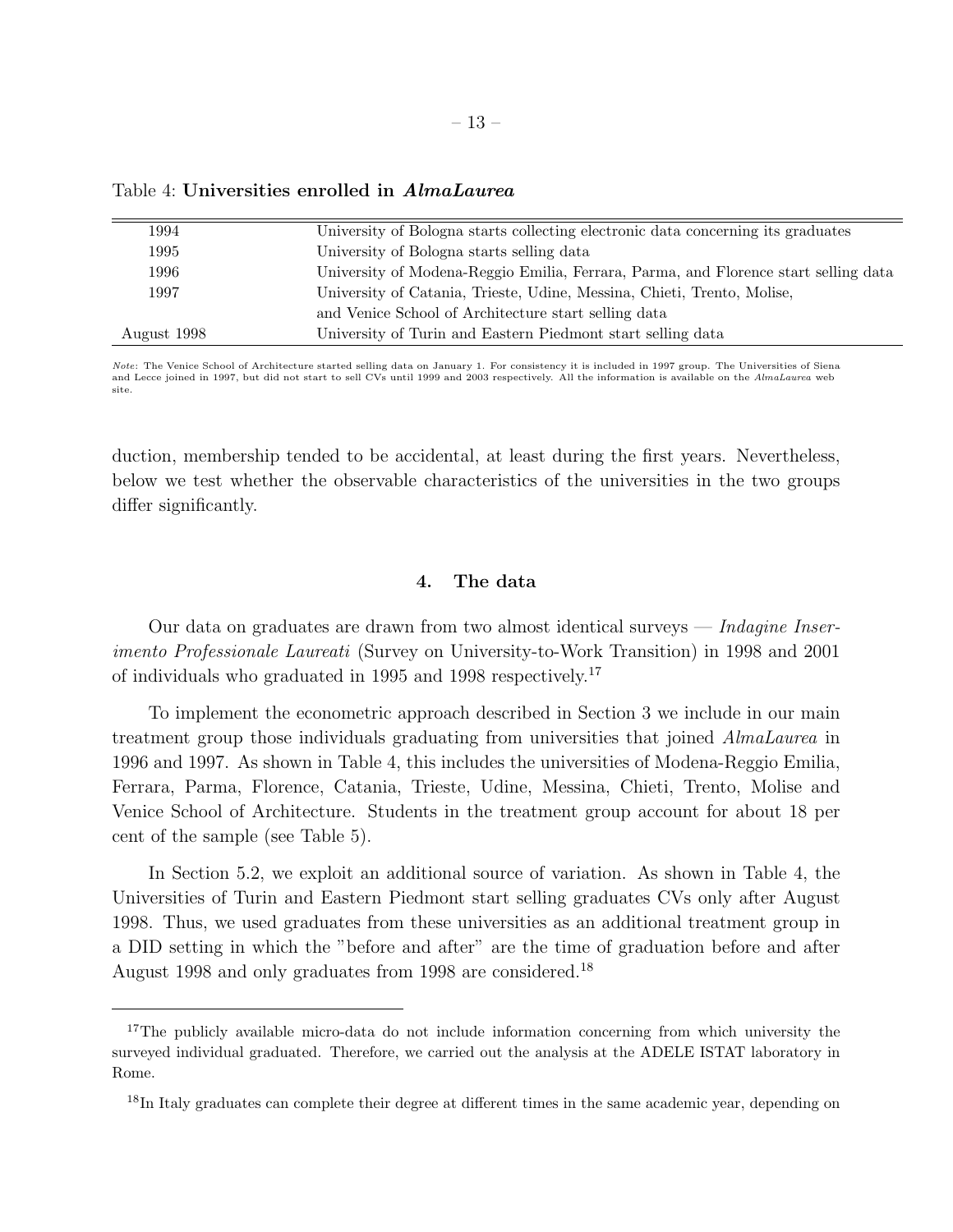Unfortunately, ISTAT does not provide information concerning the month of graduation for 1995 graduates. Therefore, graduates from Bologna are not considered in the analysis.<sup>19</sup>

The ISTAT target samples consist of 25,716 individuals in 1998 and 36,373 individuals in 2001. They represent respectively 25% and 28.1% of the total population of Italian university graduates. The response were 64.7% and 53.3% for a total of 17,326 and 20,844 respondents.<sup>20</sup> After eliminating individuals that did not respond to the question concerning their employment status, those with missing values for key variables, and graduates from Bologna, Turin and Eastern Piedmont, we are left with 15,282 and 18,181 observations respectively. In both years the sample is stratified according to sex, university and university degree and in the analysis below all estimations are performed using stratification weights.

The surveys collect information on (i) school and university curricula, (ii) labor market experience, and (iii) demographic and social backgrounds of graduates. Table 5 presents summary statistics for the key variables. In the analysis below, individual level right-hand variables are grouped into two subsets. The first includes characteristics that are predetermined with respect to college efforts and outcomes: sex, age, high school grades, 14 dummies for high school type, 1 dummy for having two university degree, 5 dummies for each parent's level of education, 104 dummies for province of residence before college enrolment, and 345 dummies for departments (university\*field of study). The second contains indicators related to college curricula that could—at least potentially—be influenced by AlmaLaurea: university grade and number of years to graduation.

As Table 5 shows, with the exception only of the share of women which increased for both groups, the remaining variables show no notable variations within groups over time. Moreover, control and treatment groups present very similar characteristics for both years, reducing the possibilities of major interactions (beyond the treatment itself) at the individual level between being enroled in a college member of AlmaLaurea and graduating in 1998.

In order to control for observable variations in academic institution quality, we use data on university characteristics provided by ISTAT in its annual Lo Stato dell'Universitá

when they finish their dissertation.

<sup>&</sup>lt;sup>19</sup>Bologna is also a very special case, the most "self-selected" one, given that it is the university where AlmaLaurea get started. However, results do not change qualitatively whether we include Bologna graduates in the control group or the treatment group.

<sup>&</sup>lt;sup>20</sup>Differences in response rates probably stem from the different interviewing techniques in the surveys: in 1998 ISTAT mailed paper-based questionnaires, while in 2001 the CATI (Computer Assisted Telephone Interview) was used. In principle, this change should affect universities in a homogenous way and therefore it should not represent a major problem for our analysis.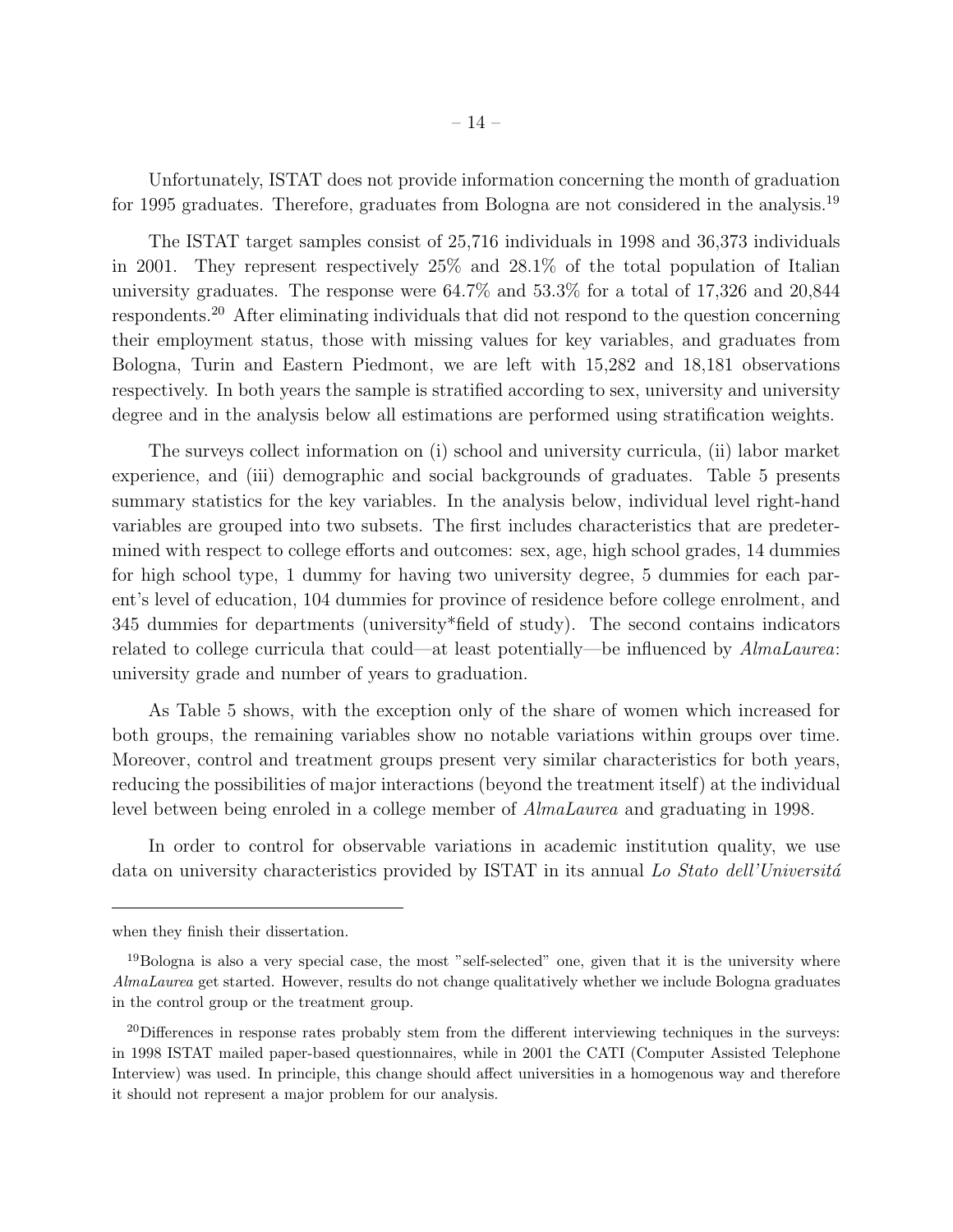## Table 5: Sample design and means of key variables

|                                                   | All    | Almalaurea | Non-AlmaLaurea   |
|---------------------------------------------------|--------|------------|------------------|
| 1998 Survey:                                      |        |            |                  |
| Number of graduates                               | 15282  | 3512       | 11770            |
| Weighted share                                    |        | .188       | .812             |
| 2001 Survey:                                      |        |            |                  |
| Number of graduates                               | 18181  | 3515       | 14666            |
| Weighted share                                    |        | .183       | .817             |
|                                                   | All    | Almalaurea | $Non-Almalaurea$ |
| Means of selected sample characteristics in 1998: |        |            |                  |
| Share of female                                   | .527   | .528       | .527             |
|                                                   | (.004) | (.010)     | (.005)           |
| Age                                               | 27.45  | 27.61      | 27.41            |
|                                                   | (.038) | (.086)     | (.042)           |
| High school grade                                 | 48.38  | 47.87      | 48.49            |
|                                                   | (.066) | (.151)     | (.074)           |
| Means of selected sample characteristics in 2001: |        |            |                  |
| Share of female                                   | .551   | .567       | .548             |
|                                                   | (.004) | (.009)     | (.004)           |
| Age                                               | 27.47  | 27.55      | 27.45            |
|                                                   | (.028) | (.063)     | (.031)           |
| High school grade                                 | 48.96  | 48.62      | 49.04            |
|                                                   | (.057) | (.130)     | (.064)           |
|                                                   |        |            |                  |

Notes: Standard errors in parentheses. Shares, means and standard errors are computed with stratification weights. High school grades range<br>from 36 to 60. Only individuals that responded to the question about employment st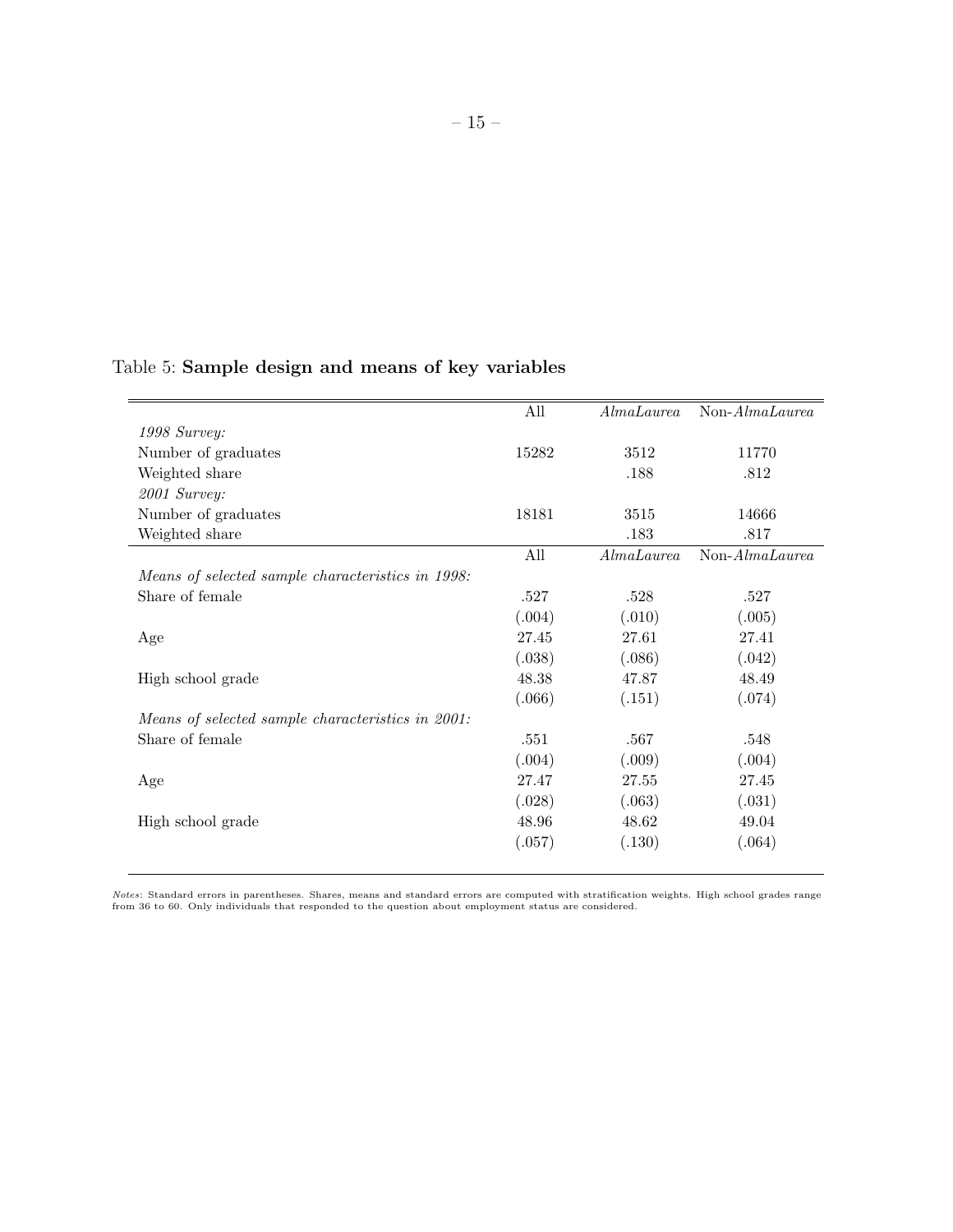|                                          | All    | AlmaLaurea | $Non-Almalaurea$ |
|------------------------------------------|--------|------------|------------------|
| Universities in 1995                     |        |            |                  |
| Number of universities                   | 59     | 12         | 47               |
|                                          |        |            |                  |
| Average number of students               | 23946  | 22033      | 24434            |
|                                          | (3742) | (4569)     | (4568)           |
| Average number of students per professor | 31.09  | 26.27      | 32.32            |
|                                          | (2.59) | (2.53)     | (3.17)           |
| Average share of delayed students        | .288   | .278       | .291             |
|                                          | (.010) | (.026)     | (.011)           |
| Universities in 1998                     |        |            |                  |
| Number of universities                   | 61     | 12         | 49               |
| Average number of students               | 25473  | 24134      | 25801            |
|                                          | (3875) | (5096)     | (4679)           |
| Average number of students per professor | 31.82  | 26.50      | 33.12            |
|                                          | (2.36) | (3.15)     | (2.82)           |
| Average share of delayed students        | .362   | .396       | .354             |
|                                          | (.011) | (.029)     | (.012)           |

### Table 6: Universities characteristics

Notes: Averages are computed at university level. Standard errors in parentheses

(University Indicators), for the academic years 1991-98. In particular, we collect information at the level of the individual university, on numbers of students, professors, and delayed students.<sup>21</sup> Table 6 shows that universities in the treatment group enrol fewer students per professor than the universities in the control group. The difference, however, is not statistically significant. The two groups have very similar average rates of delayed students. Both indicators are generally considered proxies for university teaching quality.<sup>22</sup> Note, also, that the share of delayed students increased in both groups, but the increase is steeper for the treatment group. In terms of overall number of students, the two groups of universities have very similar averages.

Finally, to control for major economic shocks that may affect graduate labor market

 $^{21}$ In Italy most students graduate after the official deadline.

 $^{22}$ As discussed in Bagues et al. (2008) both indicators have drawbacks in a system such as the Italian one where most universities cannot restrict entry and therefore the number of students per professor depends, among other things, on demand.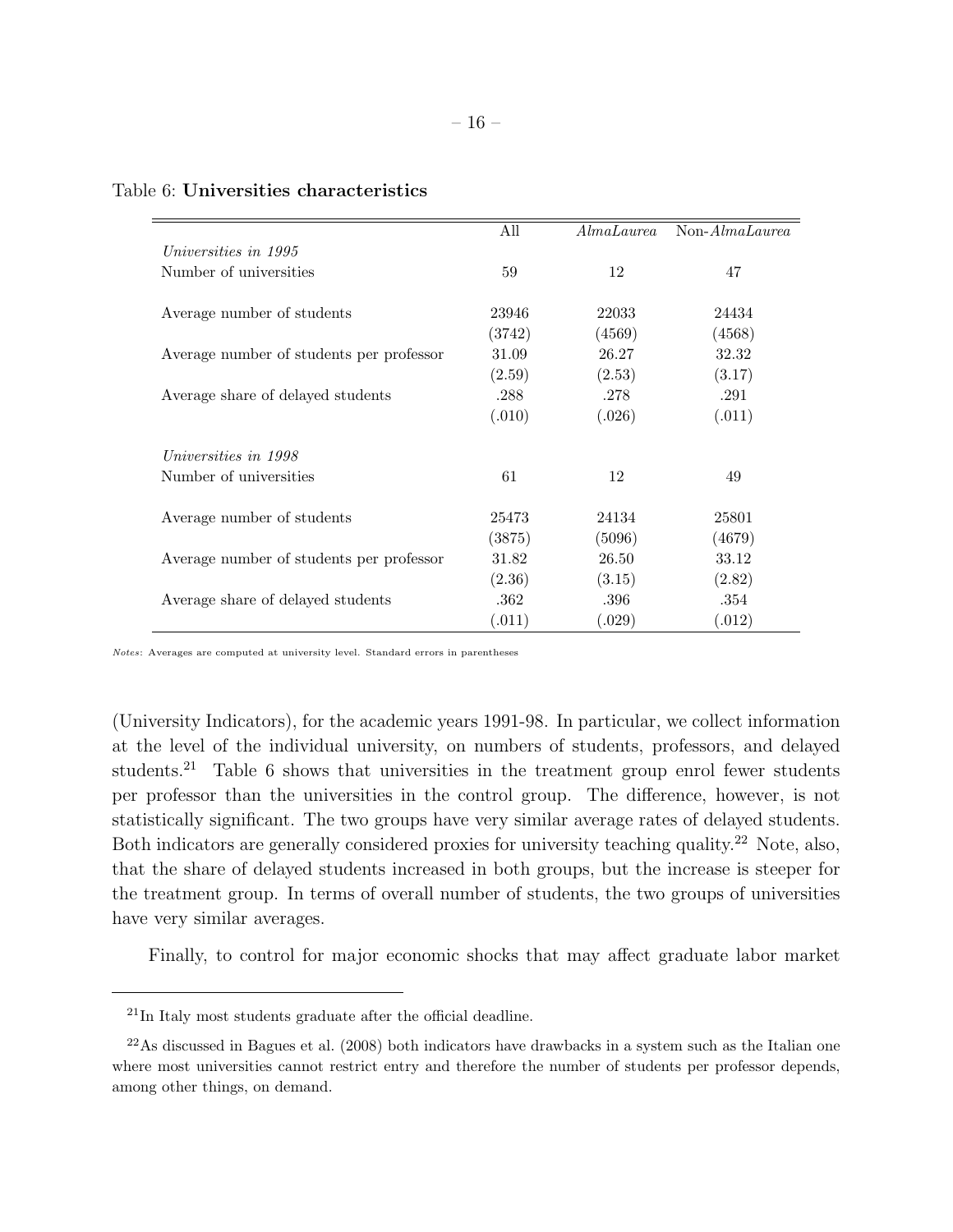performance, we collect province<sup>23</sup> level information on per capita Gross Domestic Product (GDP) and unemployment rates.

The present study considers three basic outcome variables measured three years after graduation: occupational status, which takes the value 1 if an individual is unemployed, and 0 otherwise;<sup>24</sup> regional mobility, which takes the value 1 if the individual resides in a different region from the one where she graduated;<sup>25</sup> and wage, measured as net monthly wage expressed in euros and self reported by the interviewed. We also consider two additional proxies for matching productivity. The first is for the perceived level of adequacy of the knowledge acquired at university with respect to the content of the present job. The second is related to the perceived stability of the job. Both variables are self reported and take values from 1, not at all satisfied, to 4, very satisfied.

## 5. The impact of AlmaLaurea

## 5.1. Universities that joined in 1996 and 1997

A first picture of the impact of AlmaLaurea is obtained by comparing time differences in means of key outcomes within the two groups (treatment and control). Table 7 shows that unemployment rates decreased sharply from 1998 to 2001 for the whole target population.<sup>26</sup> Moreover, and most importantly for the present study, occupational status improved the most for those in the treated group: the rate of unemployment decreased about 3.5 points more than in the control group. Note also that the ranking between the two groups reverses. This means that the same qualitative result would be obtained if we used changes in employment logs as outcome variables.

For mobility, rates remained stable for *AlmaLaurea* students, and decreased for non-AlmaLaurea ones. Hence, for graduates in the treatment group regional mobility increased

<sup>23</sup>Italy is composed by 104 provinces which correspond approximately to US counties.

<sup>&</sup>lt;sup>24</sup>Following standard definitions, we consider unemployed to be those individuals that declare not to having worked during the week before the interview and to be searching for a job.

<sup>&</sup>lt;sup>25</sup>Italy is composed of 20 regions.

 $^{26}$ Italian labor market conditions improved substantially between 1998 and 2001. According to ISTAT, standardized unemployment rates for the entire population were 11.7 in 1998 and 9.4 in 2001. The change was from 12.8 to 9.8 for university graduates aged between 25 and 39. It could be that our figures display a steeper decrease because individuals in the sample are younger and because of the changes made to the survey technique mentioned above.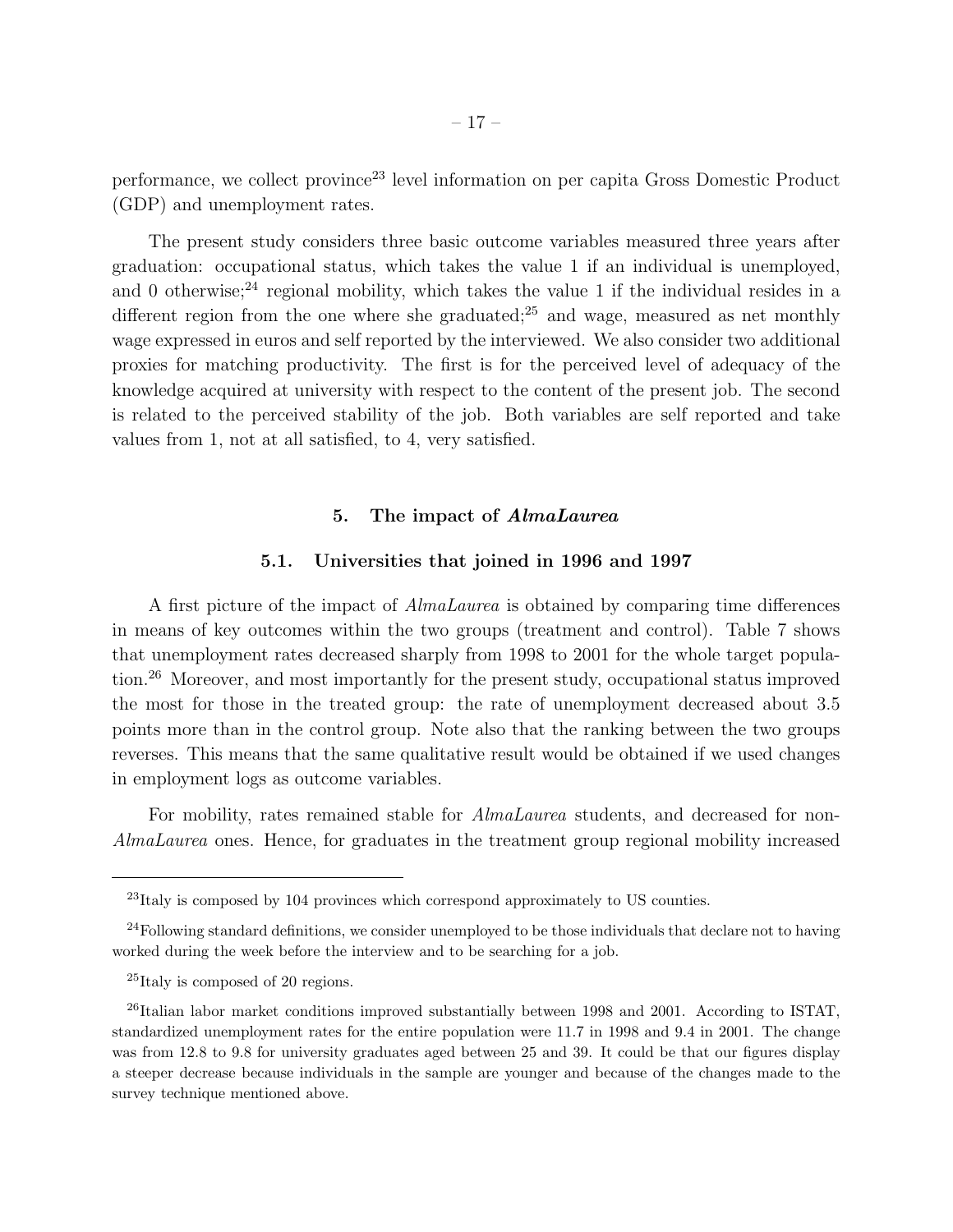|                | Unemployment |       |        |                |
|----------------|--------------|-------|--------|----------------|
|                |              | 1998  | 2001   | Diff.          |
| AlmaLaurea     |              | .228  | .094   | $-.134$        |
| Non-AlmaLaurea |              | .205  | .107   | $-.098$        |
| Diff.          |              |       |        | ***<br>$-.036$ |
| St. err.       |              |       |        | (.011)         |
|                | Mobility     |       |        |                |
|                |              | 1998  | 2001   | Diff.          |
| AlmaLaurea     |              | .297  | .292   | $-.005$        |
| Non-AlmaLaurea |              | .219  | .203   | $-.016$        |
| Diff.          |              |       |        | .011           |
| St. err.       |              |       |        | (.014)         |
|                | Wage         |       |        |                |
|                |              | 1998  | 2001   | Diff.          |
| AlmaLaurea     |              | 899.7 | 1118.4 | 218.7          |
| Non-AlmaLaurea |              | 980.9 | 1155.1 | 174.2          |
| Diff.          |              |       |        | ***<br>44.5    |
| St. err.       |              |       |        | (16.8)         |

## Table 7: Unemployment, mobility and wages by year and AlmaLaurea

*Notes:* Unemployment rates are computed using stratification weights. We consider unemployed to be those individuals that did not work during<br>the week before the interview who were looking for a job. Average gross monthl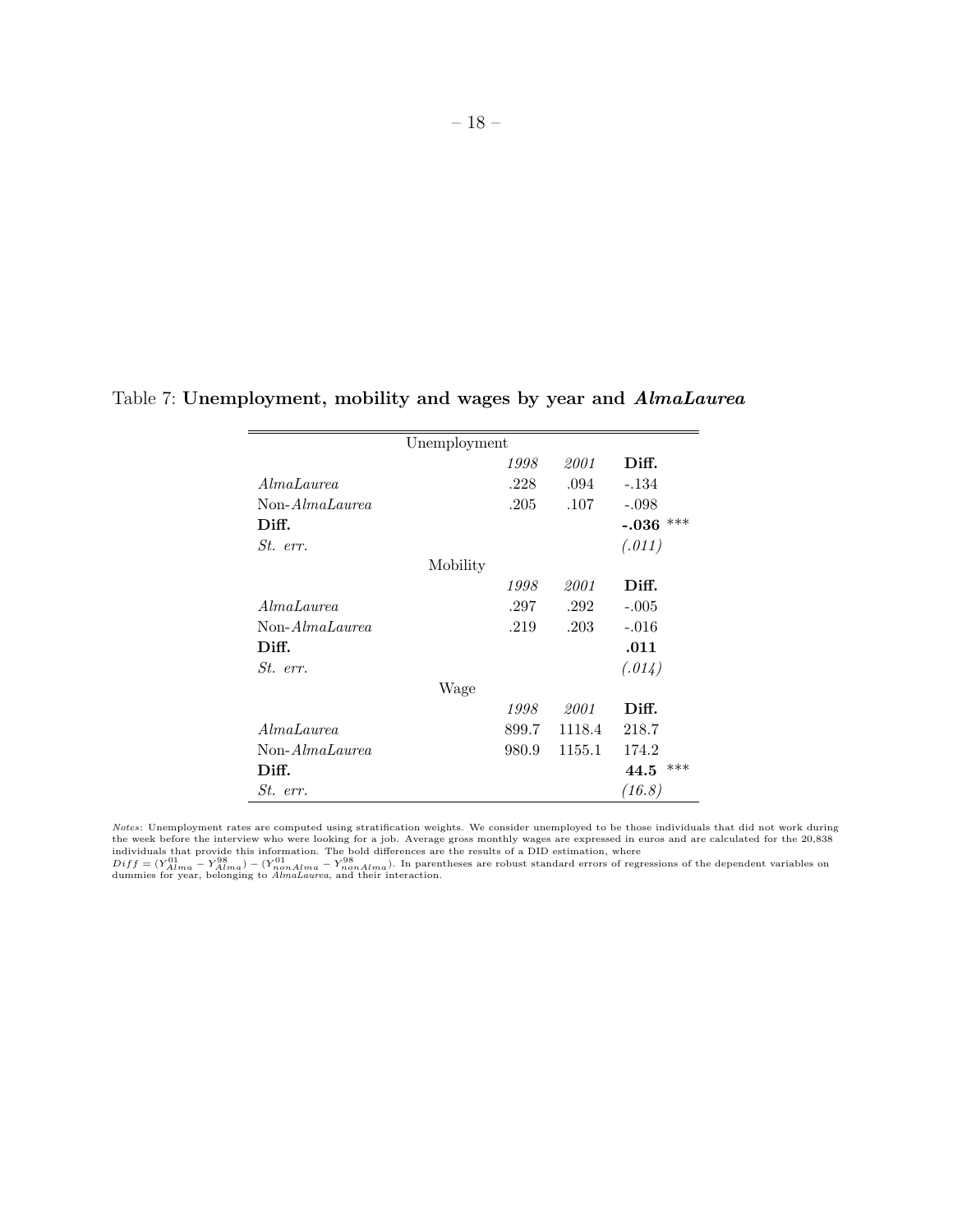|                           | (1)               | $\rm(2)$              | $\left( 3\right)$     | $\left( 4\right)$     |
|---------------------------|-------------------|-----------------------|-----------------------|-----------------------|
| AlmaLaurea                | $-.020**$ (.008)  | $-.021**$<br>(.008)   | (.008)<br>$-.021**$   | (.008)<br>$-.016*$    |
| 2001                      | $-.101***(.013)$  | $-.103***$<br>(.013)  | $-.099***$<br>(.013)  | $-.073***$<br>(.013)  |
| Female                    | $.060***(.006)$   | $.061***$<br>(.005)   | $.061***$<br>(.005)   | $-.061***$<br>(.005)  |
| Age                       | $-.002**$ (.001)  | $-.004***$<br>(.001)  | $-.004***$<br>(.001)  | $-.004***$<br>(.001)  |
| High school grade         | $-.002***(.0003)$ | $-.001***$<br>(.0004) | $-.001***$<br>(.0004) | $-.001***$<br>(.0004) |
| University grade          |                   | $-.001**$<br>(.005)   | $-.001**$<br>(.001)   | $-.001**$<br>(.0006)  |
| Students per faculty      |                   |                       | $-.002***$<br>(.001)  | $-.002***$<br>(.001)  |
| Share of delayed students |                   |                       | $-.018$<br>(.073)     | $-.076$<br>(.077)     |
| GDP                       |                   |                       |                       | $-.001***$<br>(.0003) |
| Provincial unemployment   |                   |                       |                       | $.009***$<br>(.003)   |
| Dummies on year delay     |                   | YES                   | YES                   | YES                   |
| R-squared                 | 0.147             | 0.147                 | 0.149                 | 0.150                 |
| Obs.                      | 33463             | 33463                 | 33463                 | 33463                 |

Table 8: The effect of *AlmaLaurea* on unemployment probability

Notes: The results of four different specifications of a linear probability model are displayed. The dependent variable assumes the value 1 if the individual declares not to be working and to be searching, 0 otherwise. All specifications include university\*department fixed effects, 14 dummies for high school type, 11 dummies for having another university degree, 5 dummies for each parent's level of education, 104 dummies for province of residence before university enrolment. Column 1 includes only predetermined individual control, column 2 considers all individual controls, column 3 incorporates time variant university characteristics, and column 4 includes Provincial GDP and unemployment rate. Robust Standard Errors in parenthesis. All regression are clustered at region\*degree\*year. <sup>∗</sup> significant at 10%; ∗∗ significant at 5%; ∗∗∗ significant at 1%.

by about 1 point relatively to graduates in the control group. However, this difference is not statistically different from zero. Note also that graduates in the treatment group are more mobile than those in the control group. Finally, in terms of matching quality, monthly wages increased by some 44 euros more for AlmaLaurea graduates than for the control group.

To interpret the above results as being the sole effect of *AlmaLaurea*, involves assuming that in the absence of the treatment the averages of the two groups would have experienced the same variation (equation 1). This is a strong restriction when treatment (i.e. graduating from a university enroled in AlmaLaurea) is not randomly assigned across individuals. In the remaining part the paper we use the approaches outlined in Section 3 to assess the extent to which the observed changes may be interpreted as the effect of AlmaLaurea.

The basic identification assumption of the DID method (equation 1) may be too stringent if treatment and control groups are unbalanced in covariates that are thought to be associated with the dynamics of the outcome variable. To begin with, we follow the traditional way to accommodate this problem and introduce a linear set of controls  $X_i$  in equation 3, which then becomes:

$$
Y_i = \mu + \beta \cdot X_i + \gamma \cdot G_i + \delta \cdot T_i + \alpha \cdot (G_i \cdot T_i) + u_i \quad , \tag{4}
$$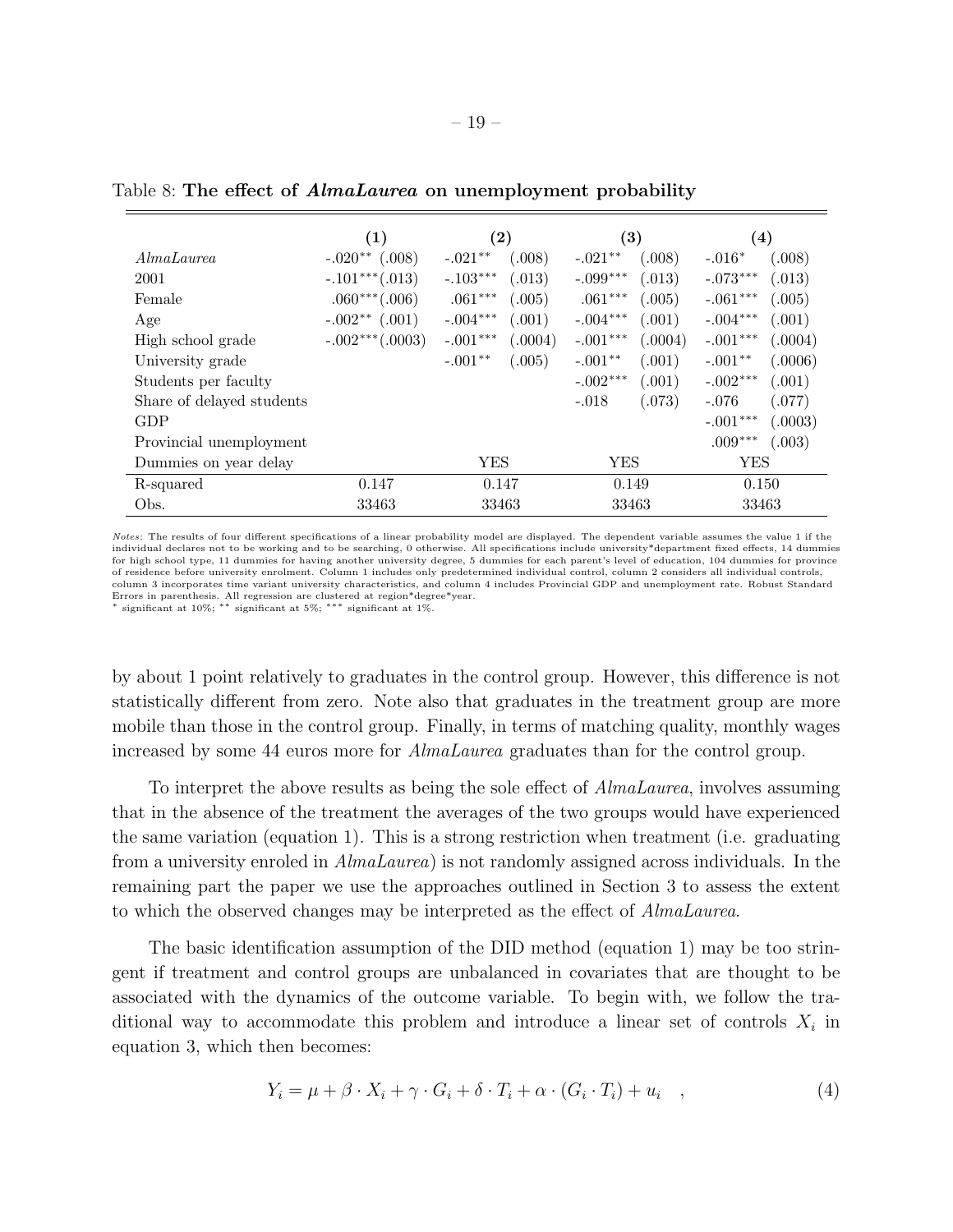|                           | (1)                 | $\bf(2)$             | $\bf (3)$            | $\left( 4\right)$    |
|---------------------------|---------------------|----------------------|----------------------|----------------------|
| AlmaLaurea                | $.024**$<br>(.011)  | $.024**$<br>(.012)   | $.027**$<br>(.012)   | $.024**$<br>(.012)   |
| 2001                      | (.007)<br>$-.008$   | $-.008$<br>(.007)    | .007<br>(.008)       | (.011)<br>$-.009$    |
| Female                    | $-.022***(.004)$    | $-.022***$<br>(.005) | $-.022***$<br>(.005) | $-.022***$<br>(.005) |
| Age                       | $-.001**$<br>(.001) | .0004<br>(.0006)     | .0003<br>(.0006)     | (.0006)<br>.0002     |
| High school grade         | $.001**$<br>(.0003) | .0002<br>(.0003)     | .0003<br>(.0003)     | .0004<br>(.0003)     |
| University grade          |                     | .0003<br>(.0006)     | (.0006)<br>0003      | .0001<br>(.0006)     |
| Students per faculty      |                     |                      | (.001)<br>.001       | $-.001$<br>(.001)    |
| Share of delayed students |                     |                      | $-.209***$<br>(.001) | $-.179**$<br>(.077)  |
| GDP                       |                     |                      |                      | (.001)<br>$-.0005$   |
| Provincial unemployment   |                     |                      |                      | (.004)<br>$-.005$    |
| Dummies on year delay     |                     | YES                  | YES                  | YES                  |
| R-squared                 | 0.282               | 0.283                | 0.283                | 0.283                |
| Obs.                      | 33463               | 33463                | 33463                | 33463                |

Table 9: The effect of AlmaLaurea on mobility

Notes: The results of four different specifications of a linear probability model are displayed. The dependent variable assumes the value 1 if an individual resides in a different region from one where she attended university, and 0 otherwise. All specifications include university\*department fixed effects, 14 dummies for high school type, 11 dummies for having another university degree, 5 dummies for each parent's level of education, 104 dummies for province of residence before university enrolment. Column 1 includes only predetermined individual controls, column 2 considers all individual controls, column 3 incorporates time variant university characteristics, and column 4 includes Provincial GDP and unemployment rate. Robust Standard Errors in parentheses. All regression are clustered at region\*degree\*year. <sup>∗</sup> significant at 10%; ∗∗ significant at 5%; ∗∗∗ significant at 1%.

Tables 8, 9, and 10 report ordinary least square (OLS) coefficients of the above equation where the outcome is respectively unemployment, mobility and log wages. All standard errors are corrected for the non-independence of employment outcomes of individuals graduating in the same region, degree, and year.<sup>27</sup> The analysis is structured along the classification described in Section 4 — hence four specifications are displayed: column 1 includes individual characteristics predetermined before university entry; column 2 presents also potentially endogenous individual controls; column 3 incorporates time-variant university characteristics; column 4 displays the results of a regression that includes province unemployment and GDP per capita. Note that all specifications include university time department dummies.

Table 8 shows that, conditional on individual characteristics, if a university decides to affiliate to AlmaLaurea the probability that its graduates are unemployed three years after graduation significantly decreases by about 2 points. Potentially endogenous individual regressors (column 2) and university controls (column 3) do not affect significantly our results. Conversely, controlling for provincial unemployment rates and GDP (column 4) reduces the

<sup>&</sup>lt;sup>27</sup>If we cluster standard errors at university level, most of the coefficients are not statistically significant at the 10% level.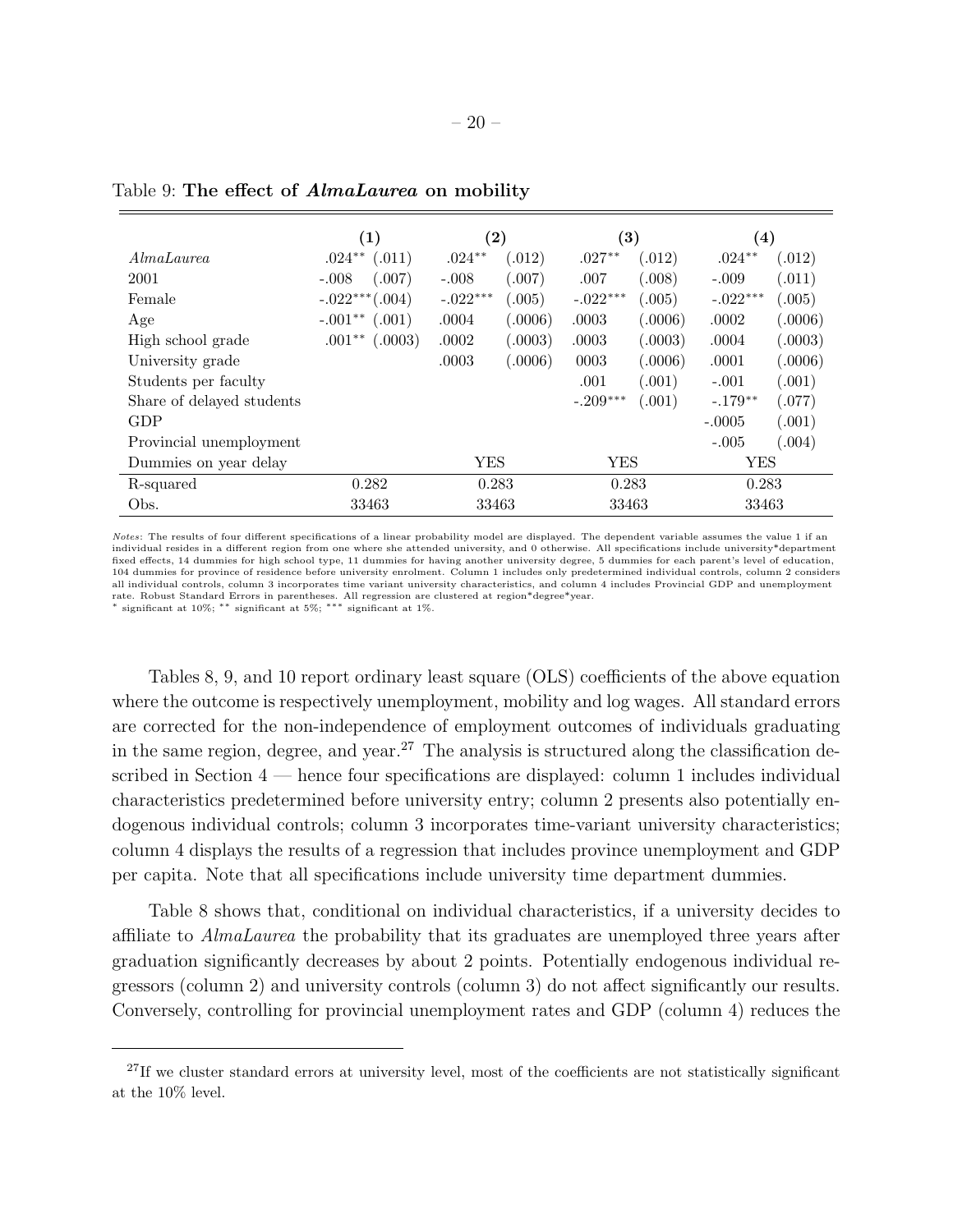magnitude of the coefficient to about 1.6 points and also its statistical significance. However, the coefficient is still statistically significant at the 10 percent level. Quantitatively, this implies that, out of the 23,688 individuals that graduated from a member university in 1998, 379 graduates were out of unemployment as a consequence of AlmaLaurea adoption. Although we do not have direct evidence on the extent to which AlmaLaurea crowded out other search channels, this finding is plausible if one observes the high number of curricula sold by the consortium displayed in Table 3.

Table 9 shows that also regional mobility rates have different dynamics for graduates in AlmaLaurea universities: depending on the controls used, AlmaLaurea has a positive and statistically significant effect on mobility, ranging from 2.3 to 2.8 points: $^{28}$  about 570 individuals that without the consortium would have been resident in the region where they graduated, moved to a different one.

As mentioned, lower search costs are also expected to improve the quality of labor market matches. Table 10 shows that according to our analysis *AlmaLaurea* significantly increases monthly wages by about 3 percent.<sup>29</sup> Taking as a reference the average wage, this implies that working graduates made about 35 more euros per month. We also find that AlmaLaurea increases graduates' satisfaction with the adequacy of the knowledge acquired at university, and job stability.<sup>30</sup>

#### 5.2. Universities that joined in 1998

The above findings may be driven by time varying omitted university characteristics. To investigate whether this is the case, in this section, we exploit an additional source of exogenous variation. The Universities of Turin and Eastern Piedmont joined AlmaLaurea in August 1998 and hence sold résumés on-line only for those 1998 graduates that completed their degree after that date. In our alternative DID setting the new treatment group is composed of graduates from these two universities with the before and after being graduation after August 1998. In this specification only 1998 data are considered and dummies for month of graduation are included. As Table 11 shows, *AlmaLaurea* significantly decrease unemployment probability by about 2.5 points, which is a similar magnitude to the effect

<sup>28</sup>Similar results are obtained if we consider provincial mobility.

<sup>&</sup>lt;sup>29</sup>This result needs to be interpreted with caution because of the possible different composition of the two samples. In fact wage regressions are run only for those individuals who are employed.

 $30$ Results are not reported but are available upon request by the authors.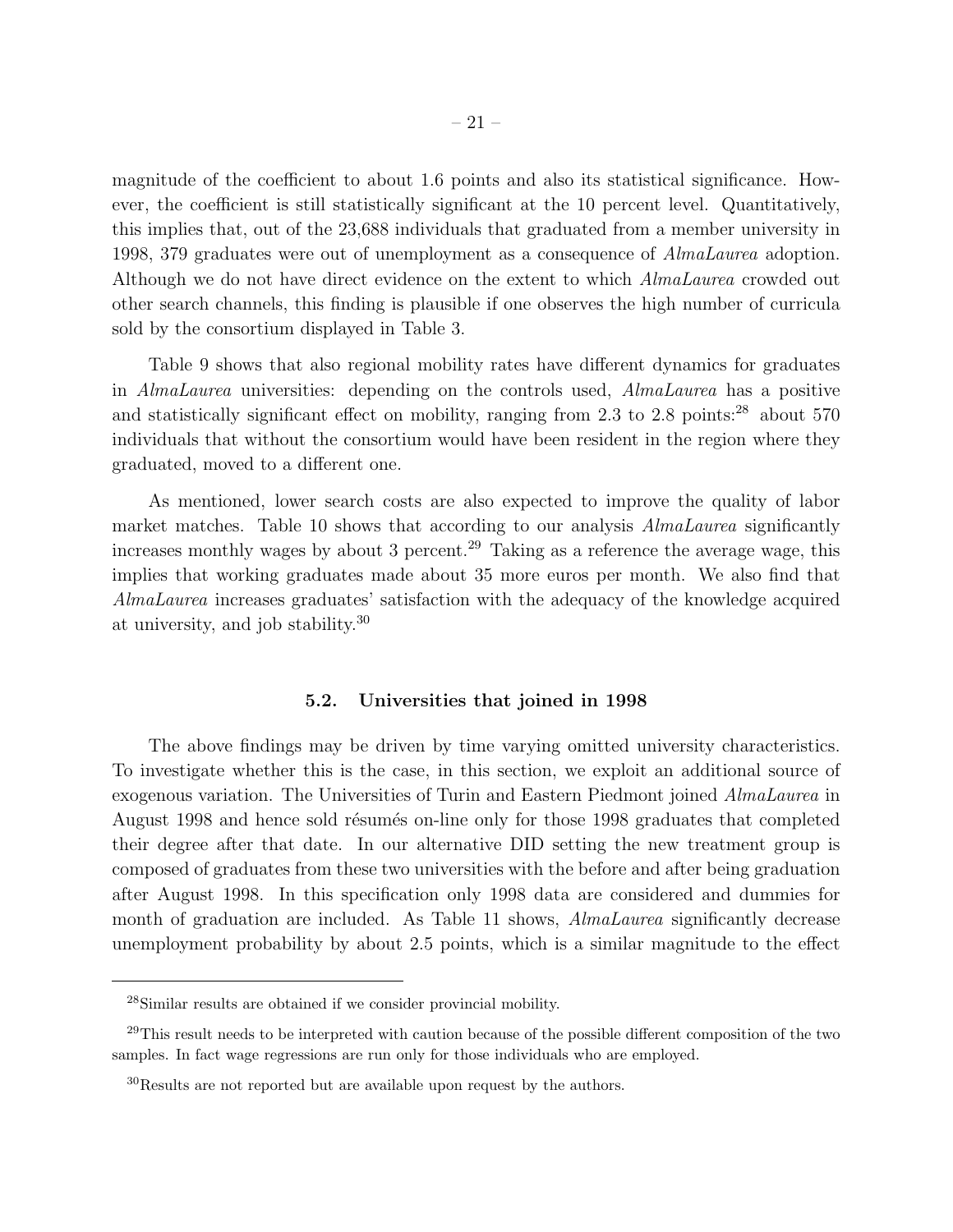|                           | (1)               | $\left( 2\right)$    | $\left( 3\right)$    | $\left( 4\right)$    |
|---------------------------|-------------------|----------------------|----------------------|----------------------|
| AlmaLaurea                | $.034*$<br>(.017) | $.036**$<br>(.018)   | $.035*$<br>(.018)    | (.018)<br>$.031*$    |
| 2001                      | $.222***(.015)$   | $.227***$<br>(.015)  | $.227***$<br>(.016)  | $.201***$<br>(.020)  |
| Female                    | $-.153***(.008)$  | $-.157***$<br>(.008) | $-.158***$<br>(.008) | $-.158***$<br>(.008) |
| Age                       | $.013***(.002)$   | $.017***$<br>(.001)  | $.017***$<br>(.002)  | $.017***$<br>(.002)  |
| High school grade         | $.005***(.0005)$  | $.003***$<br>(.0006) | $.003***$<br>(.0006) | $.003***$<br>(.0006) |
| University grade          |                   | $.005***$<br>(.0008) | $.005***$<br>(.0008) | $.005***$<br>(.0008) |
| Students per faculty      |                   |                      | $.003*$<br>(.001)    | (.001)<br>.002       |
| Share of delayed students |                   |                      | .020<br>(.100)       | .055<br>(.102)       |
| GDP                       |                   |                      |                      | $.002***$<br>(.0005) |
| Provincial unemployment   |                   |                      |                      | $-.011**$<br>(.005)  |
| Dummies on year delay     |                   | YES                  | YES                  | YES                  |
| R-squared                 | 0.252             | 0.259                | 0.259                | 0.260                |
| Obs.                      | 20838             | 20838                | 20838                | 20838                |

Table 10: The effect of AlmaLaurea on wages

Notes: The results of three different specifications of a OLS model are displayed. The dependent variable is the logarithm of monthly net wages. All specifications include university\*department fixed effects, 14 dummies for high school type, 11 dummies for having another university degree, 5 dummies for each parent's level of education, 104 dummies for province of residence before university enrolment. Column 1 includes only predetermined individual control, column 2 considers all individual controls, column 3 incorporates time variant universities characteristics, column 4 includes provincial GDP and provincial unemployment rates. Robust Standard Errors in parentheses. All regression are clustered at region\*degree\*year.

significant at 10%; \*\* significant at 5%; \*\*\* significant at 1%.

achieved above. However, there is no significant effect on either mobility or wages.

#### 6. Unparallel outcomes

Possibly, the most important threat to the internal validity of the above results is the extent to which the "parallel trends" assumption stated in equation 1 is valid. One of the standard ways of assessing its plausibility is to use data from the pre-treatment periods to check whether trends were parallel in the past. If this is the case, it is likely that the results achieved here stem from the treatment itself.

ISTAT conducted an earlier university-to-work survey on 1992 graduates, who were interviewed in 1995.<sup>31</sup> As depicted in Figure 1, prior to 1998 the employment rate dynamics for the control and the treatment groups were remarkably similar. We apply the DID method with linear controls on data for 1992 and 1995 graduates, i.e. before AlmaLaurea come into existence. Table 12 shows that the DID coefficient for unemployment is positive,

<sup>31</sup>Unfortunately the 1995 survey does not include data on wages.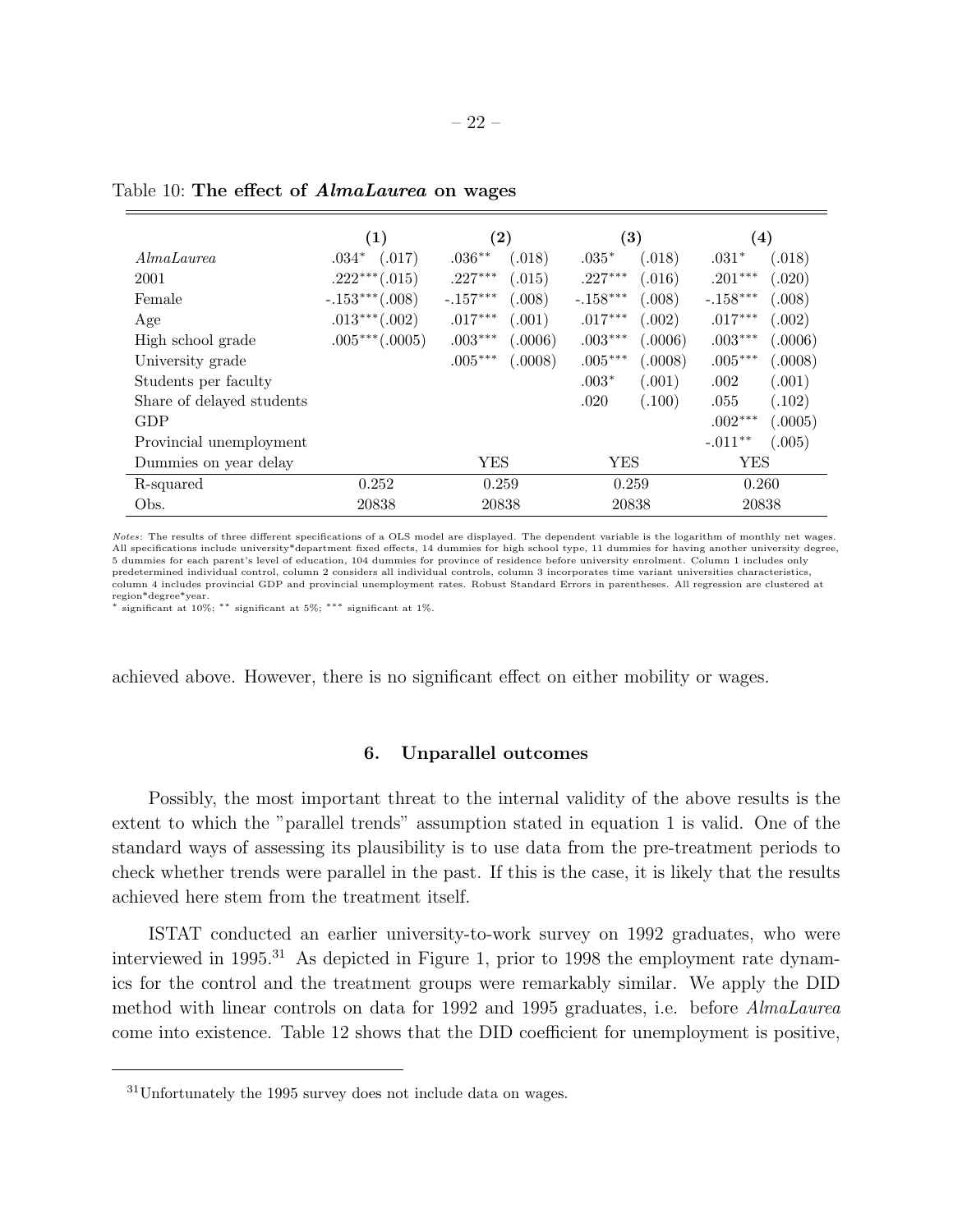# Table 11: Effect of AlmaLaurea: the case of Turin and Eastern Piedmont

PANEL A

|                                                                                   | Unemployment |              |                                |                                 |            |                                                      |
|-----------------------------------------------------------------------------------|--------------|--------------|--------------------------------|---------------------------------|------------|------------------------------------------------------|
| Turin and Eastern Piedmont<br>Non-Turin and Eastern Piedmont<br>Diff.<br>St. err. |              |              | pre August<br>.038<br>.102     | post August<br>.016<br>.104     |            | Diff.<br>$-.022$<br>$.002\,$<br>$-.024$ **<br>(.011) |
|                                                                                   | Mobility     |              |                                |                                 |            | Diff.                                                |
| Turin and Eastern Piedmont<br>Non-Turin and Eastern Piedmont<br>Diff.<br>St. err. |              |              | pre August<br>.165<br>.227     | post August<br>.164<br>.228     |            | $-.001$<br>.001<br>.002<br>(.026)                    |
|                                                                                   | Wage         |              |                                |                                 |            |                                                      |
| Turin and Eastern Piedmont<br>Non-Turin and Eastern Piedmont<br>Diff.<br>St. err. |              |              | pre August<br>1151.4<br>1152.3 | post August<br>1103.9<br>1134.1 |            | Diff.<br>$-47.5$<br>$-18.2$<br>$-29.4$<br>(32.1)     |
|                                                                                   |              | PANEL B      |                                |                                 |            |                                                      |
|                                                                                   |              | Unemployment | Mobility                       |                                 |            | Log Wage                                             |
| AlmaLaurea                                                                        | $-.025***$   | (.008)       | .009                           | (.022)                          | $-.016$    | (.018)                                               |
| Female                                                                            | $.043***$    | (.005)       | $-.021***$                     | (.007)                          | $-.149***$ | (.009)                                               |
| Age                                                                               | $-.002*$     | (.001)       | .0005                          | (.001)                          | $.017***$  | (.002)                                               |
| High school grade                                                                 | $-.001***$   | (.0002)      | .0001                          | (.0003)                         | $.002***$  | (.0006)                                              |
| University grade                                                                  | $-.001**$    | (.0006)      | .0004                          | (.001)                          | $.005***$  | (.001)                                               |
| Dummies on year delay                                                             | YES          |              | YES                            |                                 |            | YES                                                  |
| Dummies for month of graduation                                                   | <b>YES</b>   |              | <b>YES</b>                     |                                 |            | <b>YES</b>                                           |
| R-squared                                                                         |              | 0.122        | 0.251                          |                                 |            | 0.226                                                |

*Notes*: The analysis is on 1998 graduates. The treatment group is composed of graduates from the Universities of Turin and Eastern Piedmont.<br>Before and after is graduation before and after August. All specifications inclu

Obs. 20547 20547 12975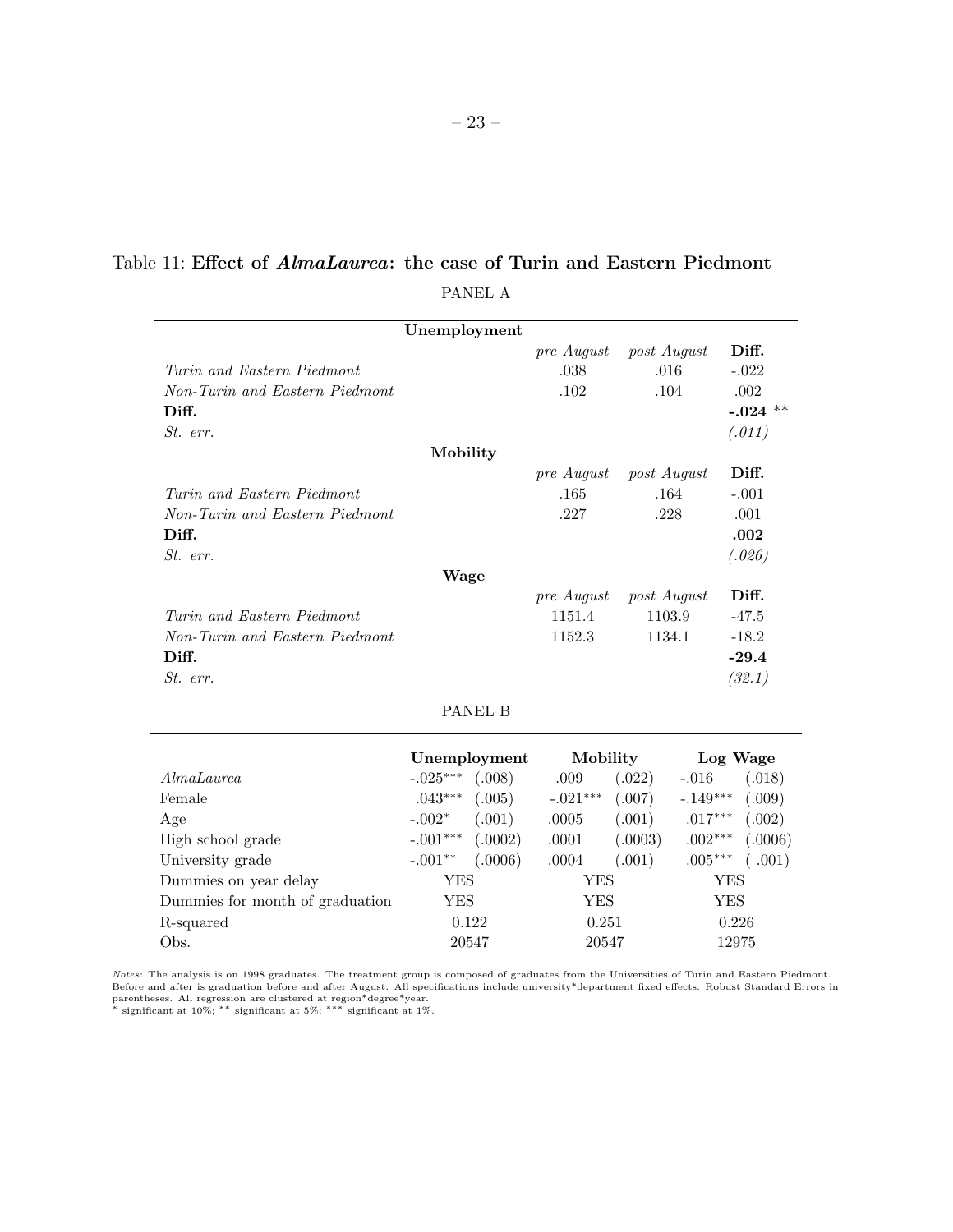|                         | Unemployment      | Mobility          |
|-------------------------|-------------------|-------------------|
| AlmaLaurea              | (.013)<br>.004    | (.012)<br>.011    |
| 1998                    | $-.027***(.008)$  | (.006)<br>.005    |
| Female                  | $.079***(.008)$   | $-.026***(.005)$  |
| GDP                     | $-.001**$ (.0004) | (.003)<br>$-.003$ |
| Provincial unemployment | (.002)<br>.003    | (.002)<br>.001    |
| R-squared               | 0.150             | 0.322             |
| Obs.                    | 27373             | 27565             |

#### Table 12: Pre-adoption falsification test of AlmaLaurea

Notes: In the first column the dependent variable takes the value 1 if a given graduate is unemployed, and 0 otherwise. In the second column the dependent variable takes the value 1 if a given individual resides in a different region from the one where she attended universities. Only individuals that graduated in 1992 and 1995 are considered. AlmaLaurea takes the value 1 for 1995 graduates from universities that enrol in AlmaLaurea in between 1995 and 1998. All specifications include university\*department fixed effects. Robust Standard Errors in parentheses. All

regression are clustered at region\*degree\*year. <sup>∗</sup> significant at 10%; ∗∗ significant at 5%; ∗∗∗ significant at 1%.

negligible, and not statistically different from zero. The result is similar for mobility: the AlmaLaurea coefficient is not statistically different from zero. This reduces the likelihood that the coefficients in Tables 8 and 9 stem from unparallel trends in the two groups.

Of course, the above checks do not control for time specific unparallel outcomes. In fact, possible interactions between AlmaLaurea enrolment and unobserved time variant characteristics cannot easily to be ruled out. One could argue, for example, that those universities that self-selected in the treatment group are the ones whose unobservable teaching quality improved most. This might affect the occupational outcomes of their graduates.

To investigate this possibility we build a placebo treatment group composed of graduates from the Universities of Siena and Lecce. According to AlmaLaurea official sources, these universities decided to join AlmaLaurea in 1997, but did not start selling their students' résumés on-line until 1999 and 2003 respectively. If these graduates also experienced an improvement vis-a-vis the others, the likelihood that AlmaLaurea enrolment proxies for something else is higher. We run a regression similar to the one in equation 4, but with graduates from Siena and Lecce as the treatment group and non-AlmaLaurea universities as the control. Table 13 shows that this group experienced a slight increase in unemployment and wages and a decrease in mobility. None of these changes is statistically significantly different from zero. These findings provide evidence against the possibility that enrollment in the treatment group is correlated with unobservables that independently cause employment improvements.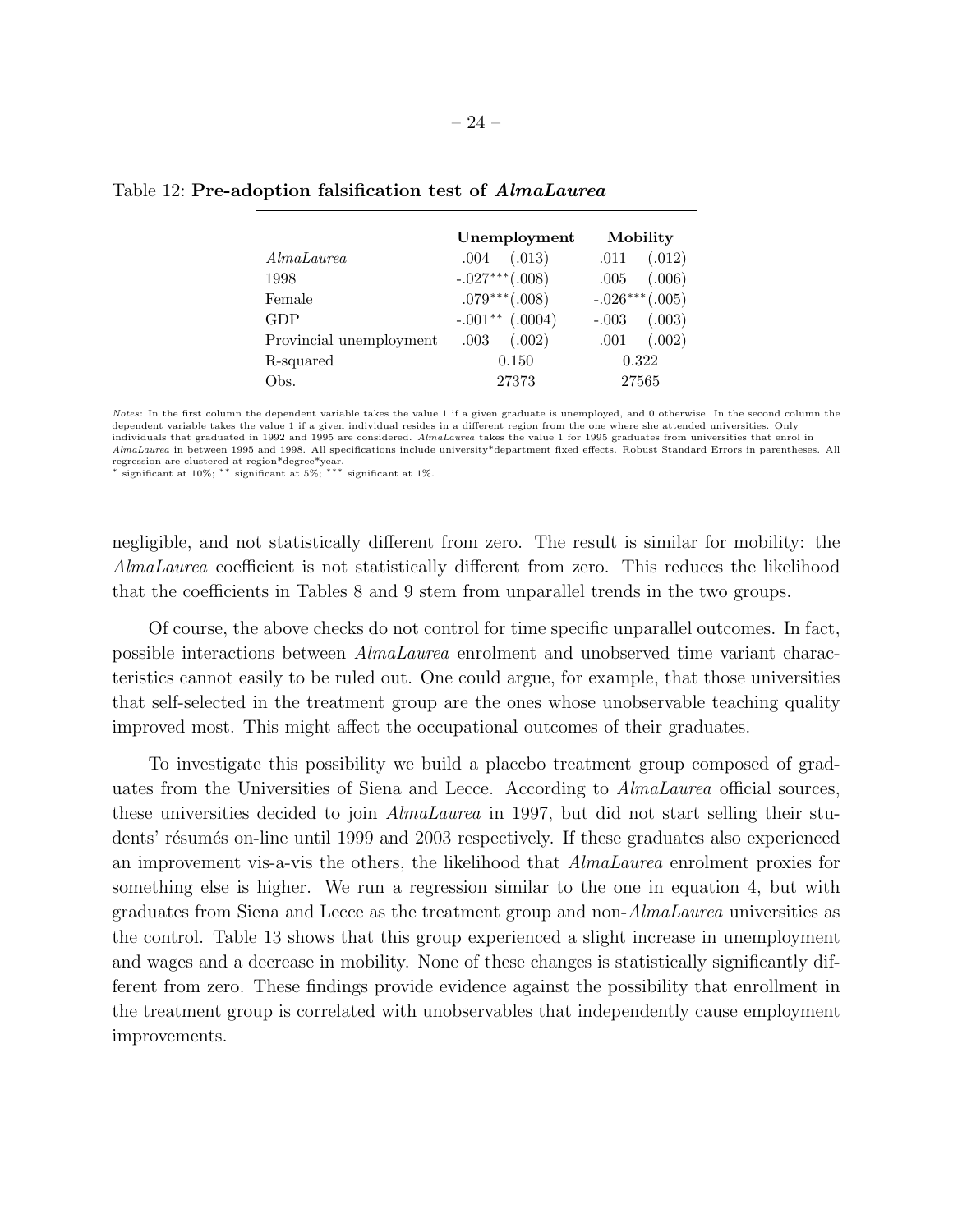



Note: Only graduates from university department that were in the database in 1995 are considered.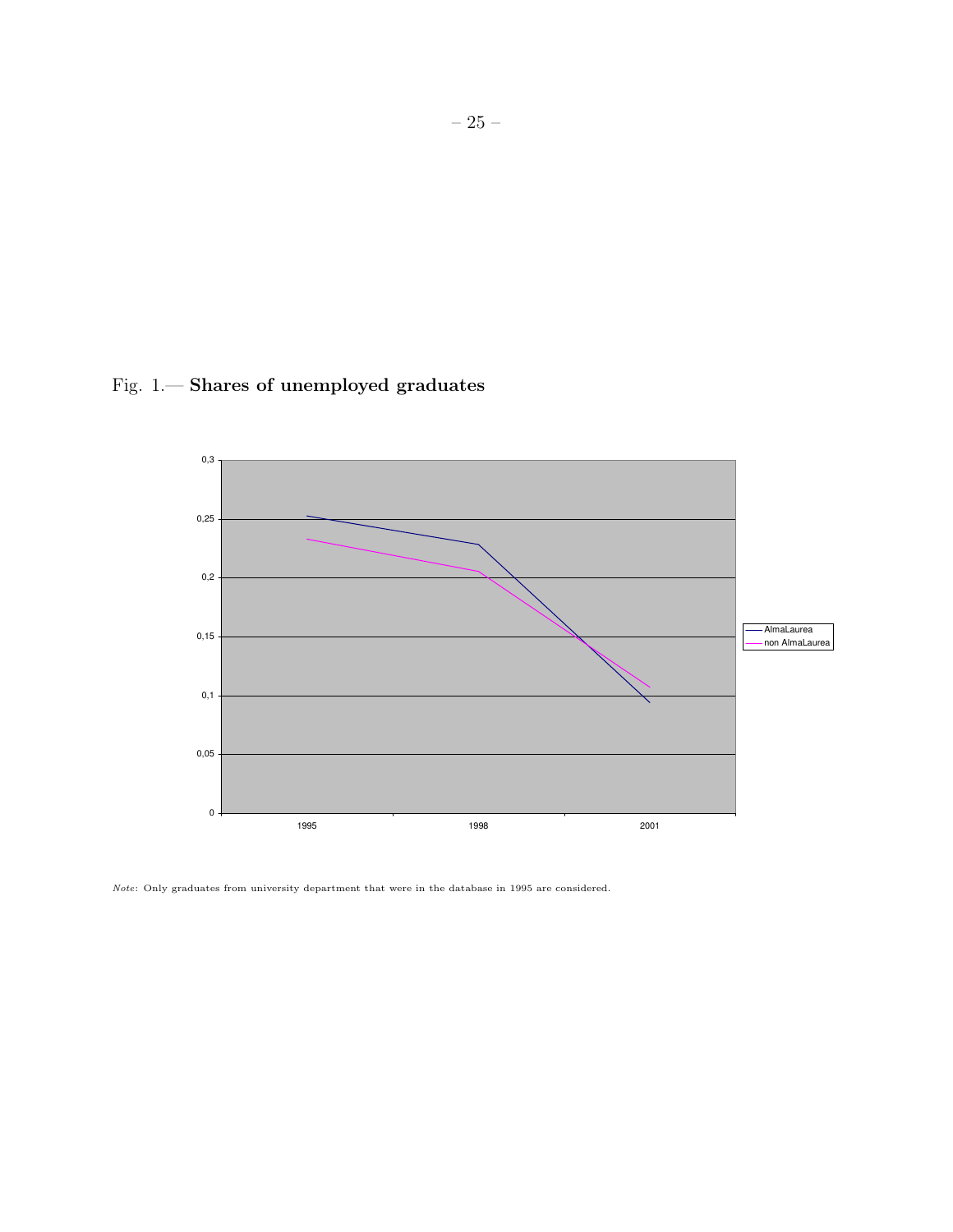|                           | Unemployment | Mobility | Log Wage |
|---------------------------|--------------|----------|----------|
| Placebo <i>AlmaLaurea</i> | .024         | $-.017$  | .011     |
|                           | (.025)       | (.026)   | (.036)   |
| R-squared                 | 0.152        | 0.389    | 0.260    |
| Obs.                      | 26278        | 26278    | 16464    |

Table 13: Effect of AlmaLaurea using a placebo treatment group

Notes: Placebo AlmaLaurea takes the value 1 for graduates for 1998 from the Universities of Siena and Lecce, 0 otherwise. All specifications include the full set of controls used in the 4th colums of Tables 8, 9, and 10. Robust Standard Errors in parentheses. All regression are clustered at region\*degree\*year.

#### 7. Alternative treatment and control groups and displacement effect

The DID design can be further strengthened using alternative treatment and comparison groups. In fact, this is likely to reduce the importance of biases or random variation occurring in a single setting (Meyer 1995). In the ideal specification, treatment and control groups should face the same time specific shocks: the more similar the two groups are the better. Given that our dependent variables concern labor market outcomes and that according to our data when the survey took place more than 75 per cent of Italian graduates reside in the region where they attended university (see Table 7), a new sample is created including only graduates from regions that include both AlmaLaurea and non-AlmaLaurea universities.

Three Italian regions fit this criterion: Tuscany, Abruzzo, and Sicily. Graduates in these regions represent about 17 percent of the entire population and, within this group, about 57 percent of graduates are in the treatment group universities. As can be seen form Figure 2, AlmaLaurea universities are Florence, Chieti, Catania and Messina. Non-AlmaLaurea universities are Pisa, Siena, L'Aquila, Teramo, and Palermo. Table 14 shows that with respect to the general case, in this setting AlmaLaurea has a stronger effect on employment probability (3.5 points) and wages (5 percent) and about the same impact on mobility. The result for wages is not statistically significant. Overall, however, the general results are confirmed and even strengthened.

This control exercise is also helpful for checking for an additional potential problem in our analysis. As mentioned in Section 3, graduates from nearby universities might be used to assess whether there is a displacement effect on non-AlmaLaurea students due to a reallocation of hiring. Interactions are in fact more likely for graduates' occupational outcomes from nearby universities. Hence, for example, the impact of AlmaLaurea might be exaggerated if individuals in the control group were negatively affected by  $Almalaurea$  itself. For instance, Pisa, in principle, is a better control group for Florence than Bari; nevertheless,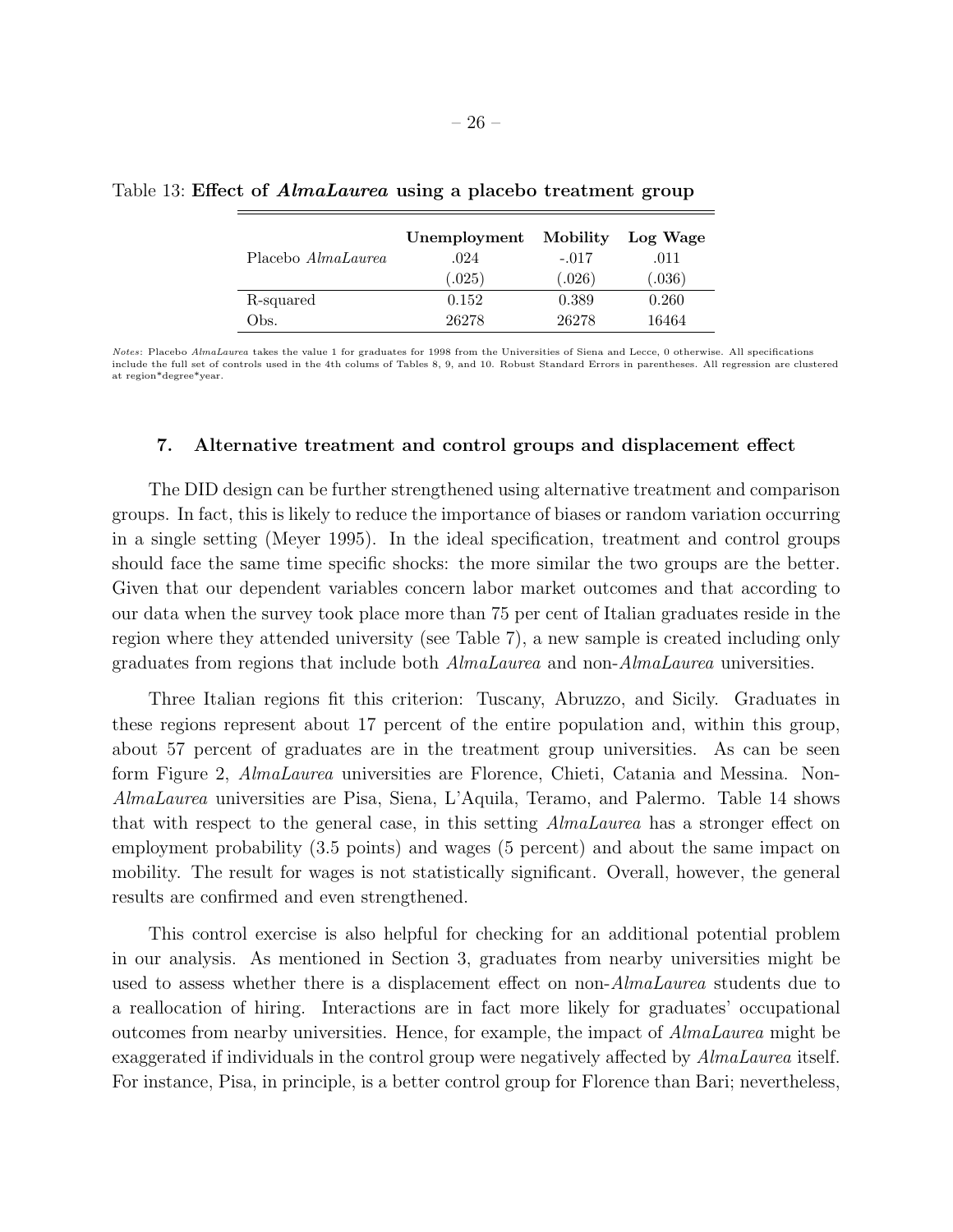## Fig. 2.— Regions with both AlmaLaurea and Non-AlmaLaurea universities

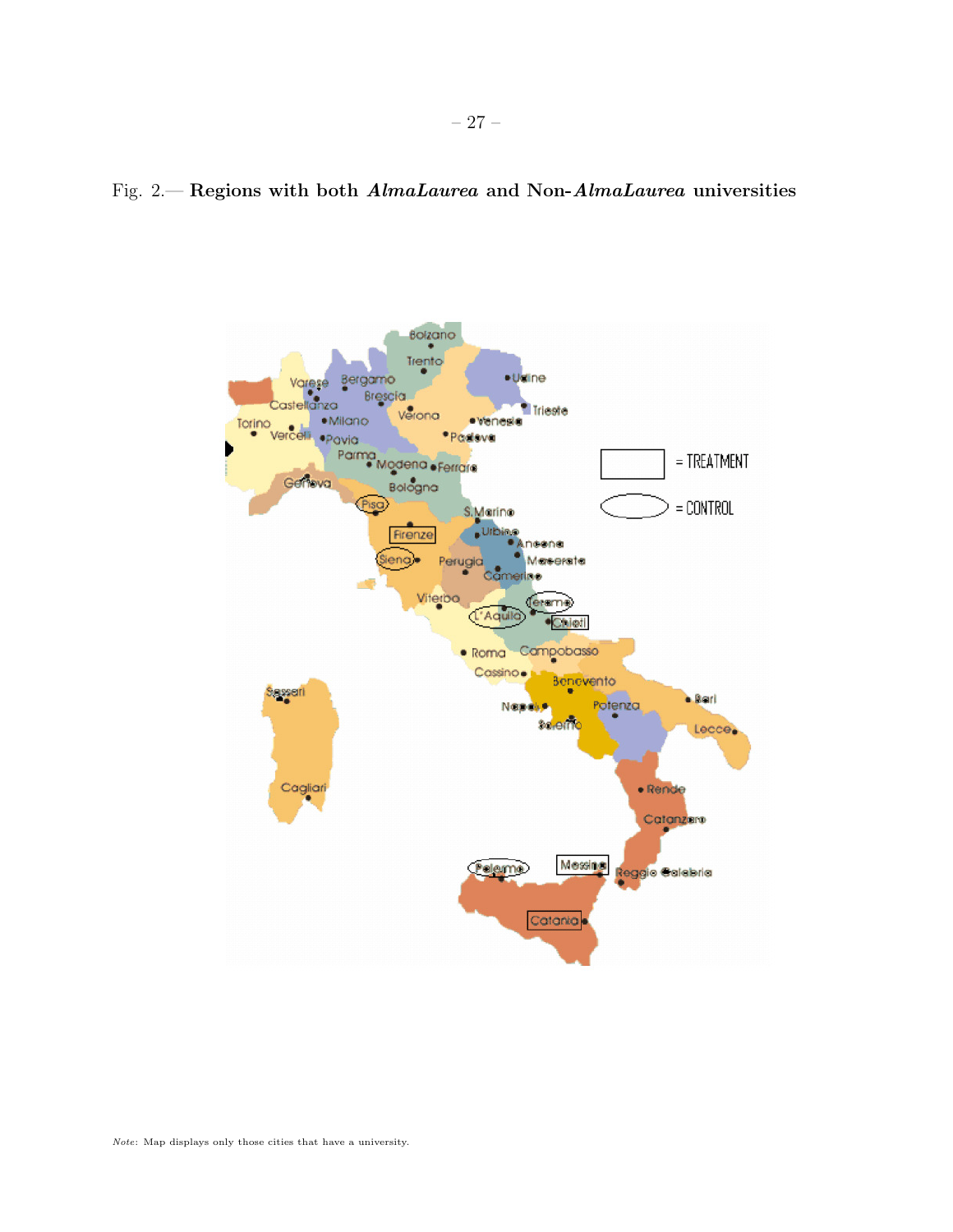|            | Unemployment | Mobility | Wage   |
|------------|--------------|----------|--------|
| AlmaLaurea | $-.035**$    | $.024*$  | .053   |
|            | (.017)       | (.026)   | (.039) |
| R-squared  | 0.149        | 0.492    | 0.263  |
| Эbs.       | 6225         | 6225     | 3521   |

## Table 14: Alternative treatment and control groups based on geographic proximity

Notes: Only graduates from regions that have both AlmaLaurea and non-AlmaLaurea universities are included. All specifications include the full set of controls used in column 4 of Tables 8, 9, and 10. Robust Standard Errors in parenthesis. All regression are clustered at region\*degree\*year.<br>\* significant at 10%; \*\* significant at 5%; \*\*\* significant at 1%.

| Table 15: The effect of <i>AlmaLaurea</i> on nearby universities |  |  |  |  |  |  |  |  |  |
|------------------------------------------------------------------|--|--|--|--|--|--|--|--|--|
|------------------------------------------------------------------|--|--|--|--|--|--|--|--|--|

|            | Unemployment | Mobility | Wage   |
|------------|--------------|----------|--------|
| AlmaLaurea | $-.008$      | .006     | .010   |
|            | (.012)       | (.015)   | (.023) |
| R-squared  | 0.152        | 0.295    | 0.260  |
| Obs.       | 26436        | 26436    | 16464  |
|            |              |          |        |

Notes: Only individuals that graduated from universities non-AlmaLaurea are included. The variable AlmaLaurea takes the value 1 if a 1998 graduate is awarded a degree from a non-AlmaLaurea university that is located in a region where there are also AlmaLaurea universities, and 0 otherwise. All specifications include the full set of controls in the 4th columns of Tables 8, 9, and 10. Robust Standard Errors in parentheses. All

regression are clustered at region\*degree\*year. <sup>∗</sup> significant at 10%; ∗∗ significant at 5%; ∗∗∗ significant at 1%.

the risk that its graduates' labor market performance is negatively affected by the presence of AlmaLaurea in Florence is higher. To control for this possibility, we perform a DID analysis with non-AlmaLaurea universities in regions where there are AlmaLaurea universities constituting the treatment group, with control group being the remaining non-AlmaLaurea universities. From Table 15, it can be seen that there are no significant differences in the trajectories of the two groups. This suggests that there are no major interactions among the graduates in the two groups and AlmaLaurea does not have negative spillovers on universities located close by.

## 8. Conclusions

Since the late 1990s we have seen a large increase in the importance of on-line labor market intermediaries. While their diffusion may potentially improve labor market functioning increasing the total quantity and quality of matches, solid evidence on their benefits is still missing. In addition, recent works have underlined the possibility of adverse selection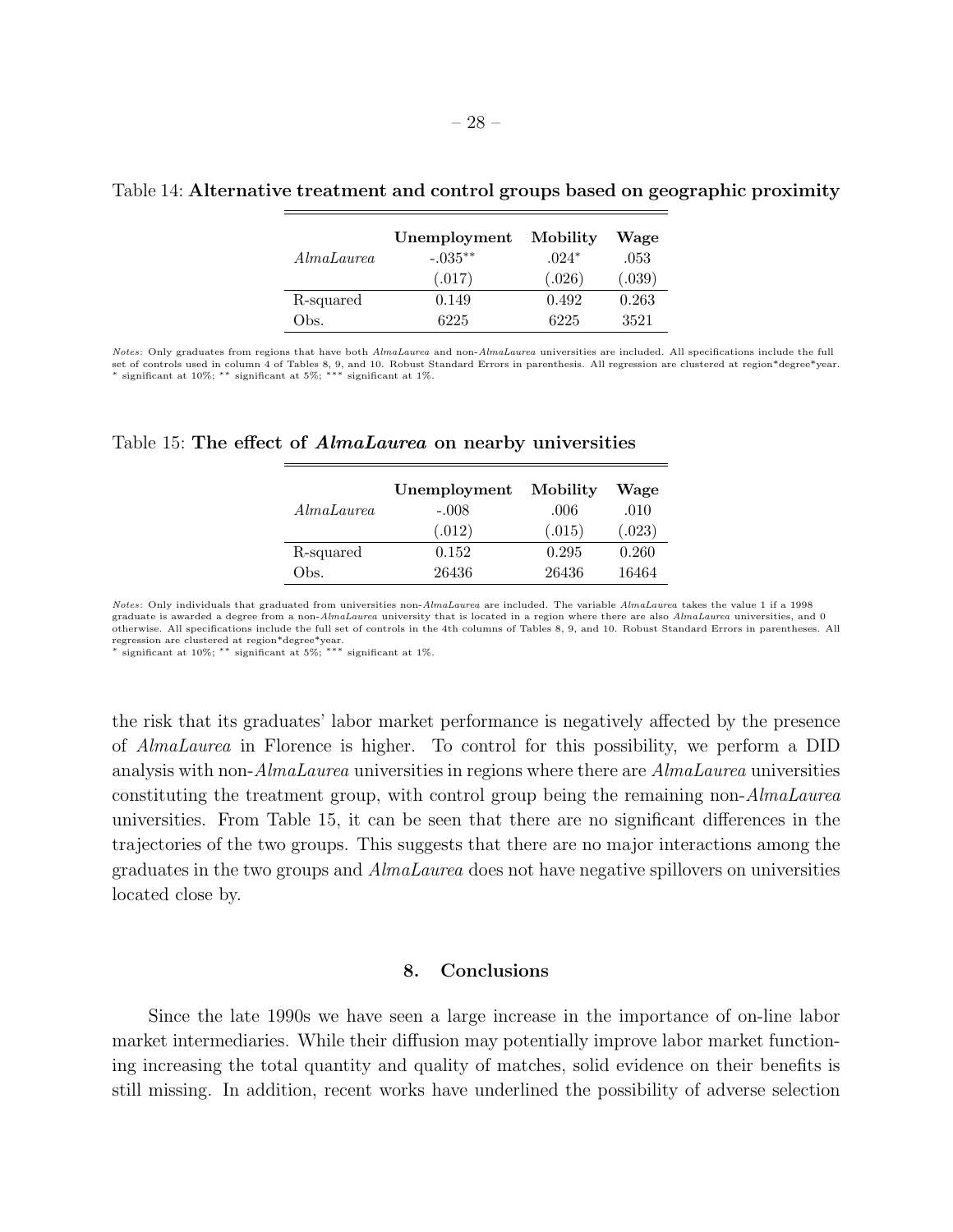in the use of electronic intermediaries among the unemployed (Kuhn and Skuterud 2004).

In this article we exploited the exceptional case study provided by the early adoption of the on-line intermediary AlmaLaurea by several Italian universities. The absence of other electronic intermediaries for those universities that had not adopted AlmaLaurea at the time of our study provides us with an adequate control group to estimate the effect of the treatment.

We employed the difference-in-differences method on a repeated cross section data set. Given that enrolment in *AlmaLaurea* is not random, evaluating its impact is not trivial. However, assuming parallel outcomes between treatment and control group makes our estimation valid. The inclusion of time variant indicators concerning individual and university characteristics and standard tests aimed at ruling out alternative explanations do not raise major concerns in relation to this important assumption.

The evidence shows that the adoption of the on-line labor market intermediary under study improved graduates' labor market outcomes three years after graduation. In particular, according to our most conservative estimate, AlmaLaurea decreased graduates' unemployment probability by about 1.6 percentage points.

Our study also suggests that on-line labor market intermediaries may have a positive effect on matching quality. In fact, in our case study, the wage of graduates from member universities increased by about 3 percent. Finally, we also observe an increase in mobility by about 2.4 percentage points.

The findings of this paper are specific to a given segment of the labor market (i.e. university-to-work transition) and to a peculiar electronic intermediary. Thus, their external validity has to be carefully assessed. In particular, the single characteristic of AlmaLaurea that possibly made it a successful intermediary is also the most unusual: member universities certify the information contained in electronic curricula and also provide some information on the entire population of graduates. This important caveat helps to integrate our findings within the existing literature that does not find any effect of on-line search on the overall unemployment rates and duration (Kuhn and Skuterud 2004; Kroft and Pope 2008).

The results presented in this paper also contribute to the policy discussion on the university-to-work transition. The poor labor performance of Italian graduates has been traditionally ascribed to demand and supply factors. We show that graduate labor market functioning can also be improved by the introduction of on-line intermediaries.

In future research we aim at exploring whether the positive impact of electronic labor market intermediaries affects the whole graduate population evenly. Also, while in this paper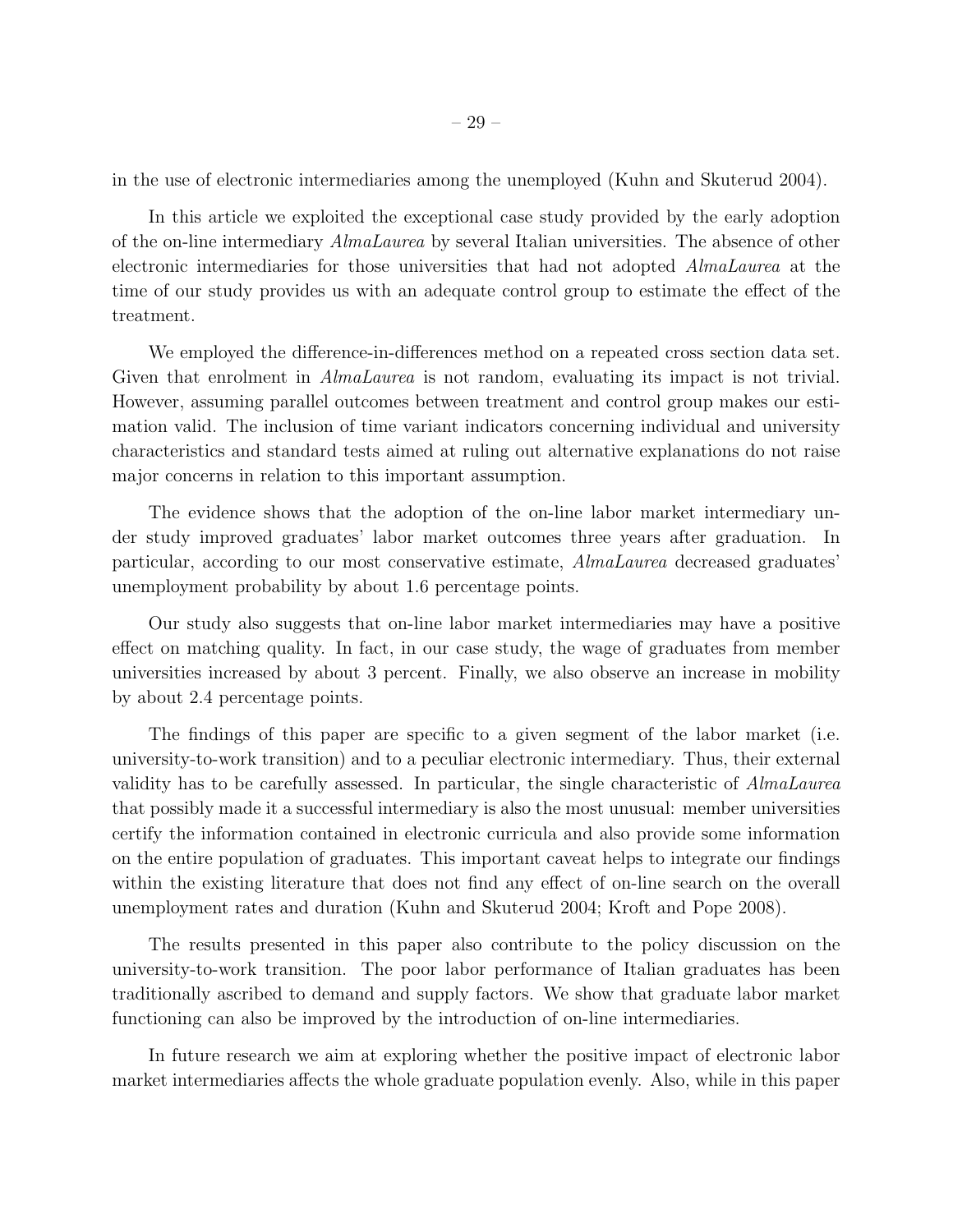we focus on average outcomes, the effect on outcome distribution remains an issue for further research.

## REFERENCES

- Autor, D.H. (2001). "Wiring the Labor Market." Journal of Economic Perspectives, 15, 25-40.
- Bagues, M., M. Sylos Labini and N. Zinovyeva (2008). "Differential Grading Standards and University Funding: Evidence from Italy." CESifo Economic Studies, Forthcoming.
- Burdett, K. and J. Ondrich (1985). "How Changes in Labor Demand Affect Unemployed Workers." Journal of Labor Economics, 3(1), 1-10.
- Congressional Budget Office (2002). The Effect of Changes in the Labor Markets on the Natural Rate of Unemployment, April.
- Freeman, R.B. (2002). "The Labor Market in the New Information Economy." Oxford Review of Economic Policy, 18(3), 288-305.
- Heckman, J.J. (1990). "Varaieties of Selection Bias." *American Economic Review*, 80(2), Paper and Procedings, 313-318.
- Kroft, K. and D.G. Pope (2008). "Does Online Search Crowd Out Traditional Search and Improve Matching Efficiency? Evidence from Craigslist." Mimeo, University of California, Berkeley.
- Kuhn, P. (2000). "The Internet and Matching in Labor Markets" in New Economy Handbook. D.C. Jones ed. Amsterdam, Elsevier.
- Kuhn, P. and M. Skuterud (2004). "Internet Job Search and Unemployment Duration." American Economic Review, 94(1), 218-232.
- Mannheim Centre for European Social Research (2002). "Indicators on School-to-Work Transitions in Europe." Mannheim: Mzes.
- Meyer, B.D. (1995). "Natural and Quasi-Experiments in Economics." Journal of Business & Economic Statistics. 13, 151-161.
- Pissarides, C. (2000). Equilibrium Unemployment Theory. 2nd Edition. Cambridge MA, The MIT Press.